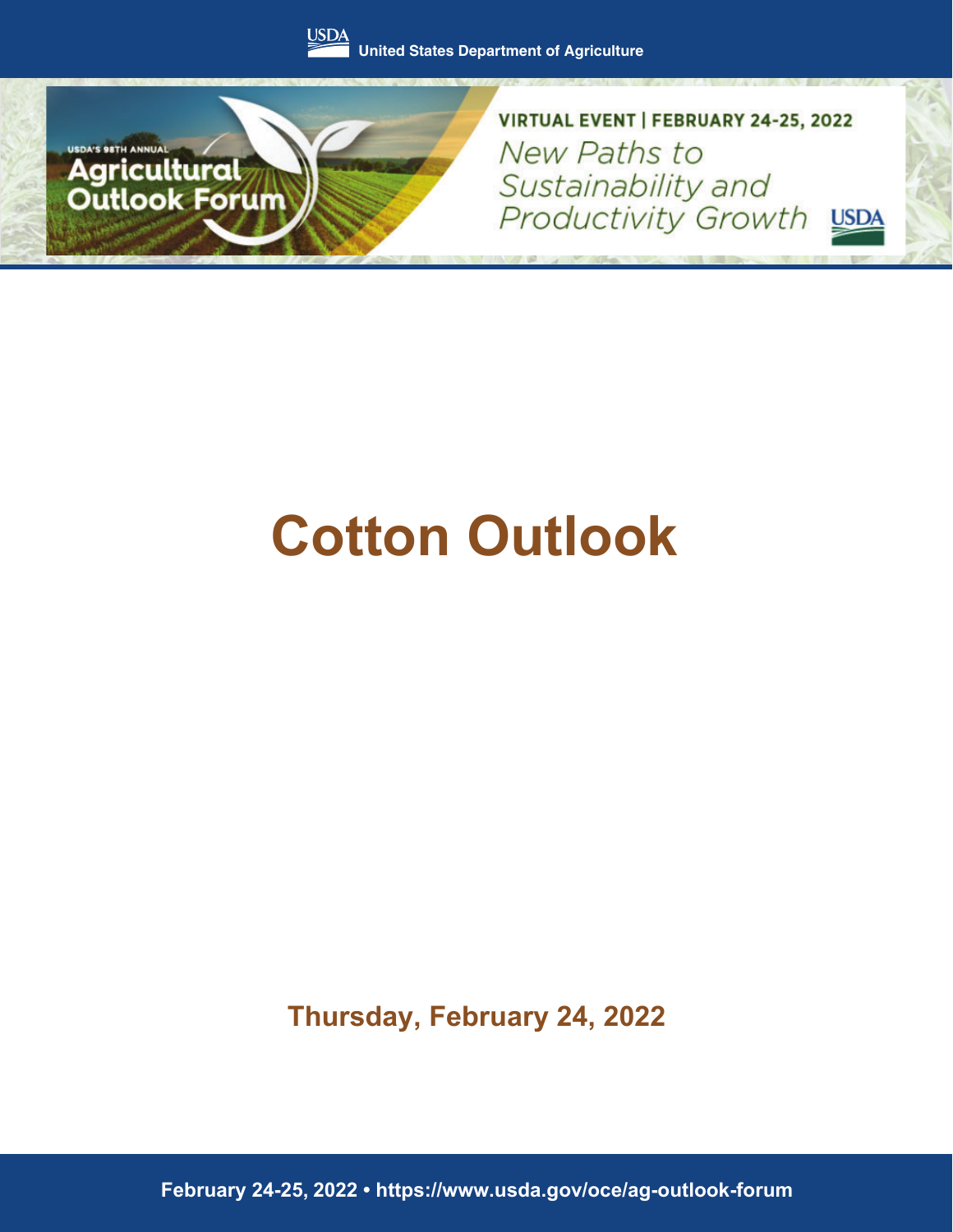#### **THE WORLD AND UNITED STATES COTTON OUTLOOK**

James Johnson, Stephen MacDonald, Leslie Meyer, and Graham Soley. U.S. Department of Agriculture

#### **Introduction**

The U.S. Department of Agriculture's (USDA's) first 2022/23 world cotton projections anticipate that global consumption will exceed production, reducing world stocks by 2.5 million bales. World cotton production is expected to rise 3.2 percent, with harvested area rising in some countries. Global consumption is expected to grow at about the long-term average rate, as the world economy continues its recovery from the severe downturn in 2020 and supply chain problems in 2021. It is expected that China's imports will rise from the level forecasted for 2021/22 as its textile use grows and it rebuilds government-held stocks. The A-Index is forecast to fall 30 cents to average 95 cents per pound as prices decline from the decade high levels of 2021/22.



U.S. 2022/23 cotton production is expected to rise to 18.2 million bales, based on a 13 percent increase in planted area, but only a 2 percent increase in harvested area, as abandonment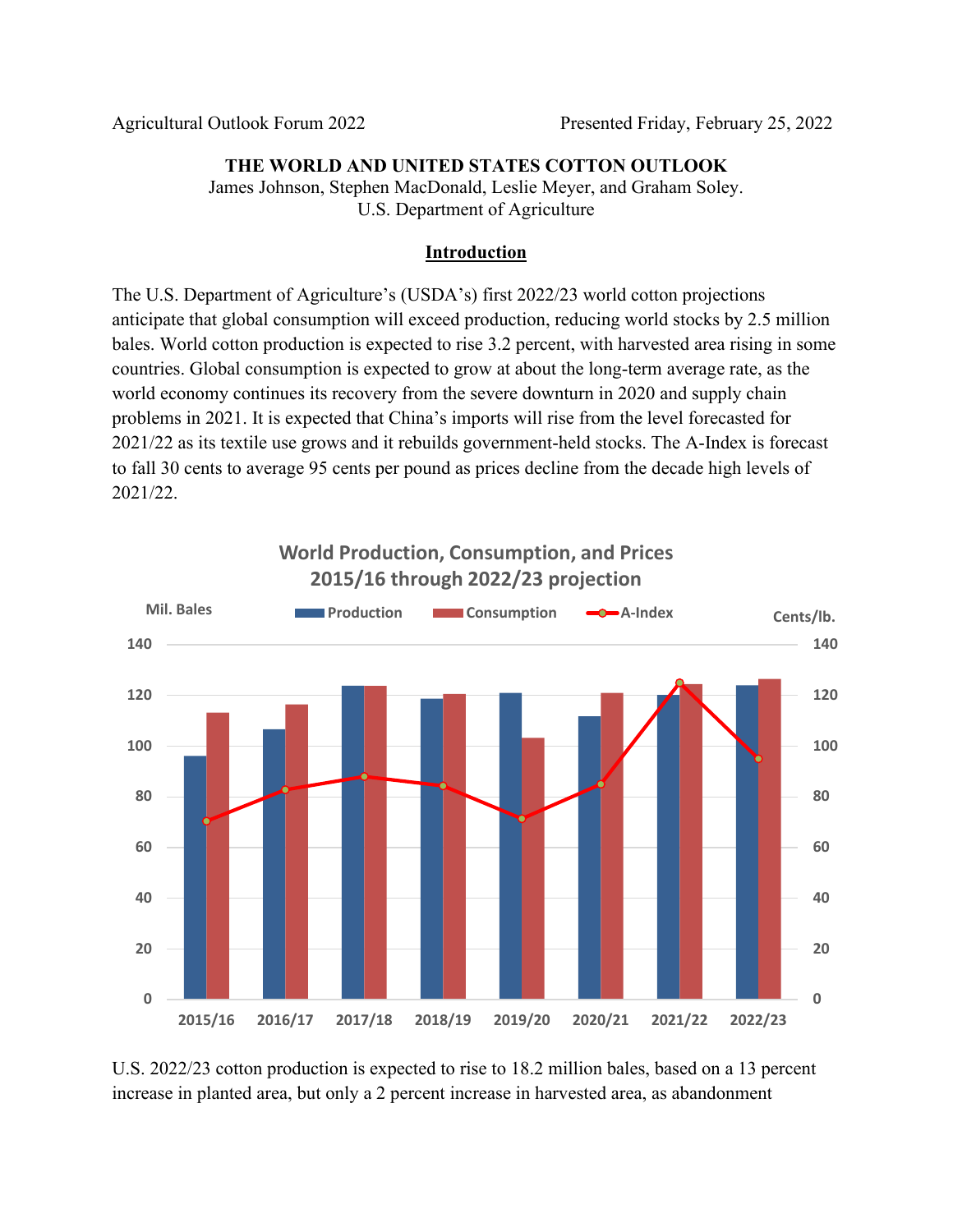increases from 2021/22's unusually low average. Domestic mill use is projected slightly higher, and exports are projected at 15.5 million bales, also up from their 2021/22 levels. Ending stocks are projected marginally higher, but unchanged relative to use.

#### **World Cotton Situation, 2021/22**

World Cotton Production, 2021/22



Global 2021/22 cotton production is up 7.5 percent from the previous year to 120.2 million bales, as most major producing countries witnessed increases, excluding China and India. The United States saw a 20.6 percent increase with significantly higher area harvested, especially in Texas. U.S. 2021/22 area harvested was up roughly 20 percent to 4.0 million hectares, and recorded a yield of 951 kg/hectare, practically unchanged from the previous year's 950 kg. Pakistan's production climbed 28.9 percent to 5.8 million bales, owing to higher yields which recovered from the previous year's lowest in nearly 40 years. Australia and Brazil production are projected higher on greater area harvested, with Australia projected at a record-tying 5.5 million bales set in 2011/12.

China's 2021/22 crop is estimated at 27.0 million bales, down 2.5 million bales from the previous year and the lowest level in 5 years. Area harvested is estimated down on lower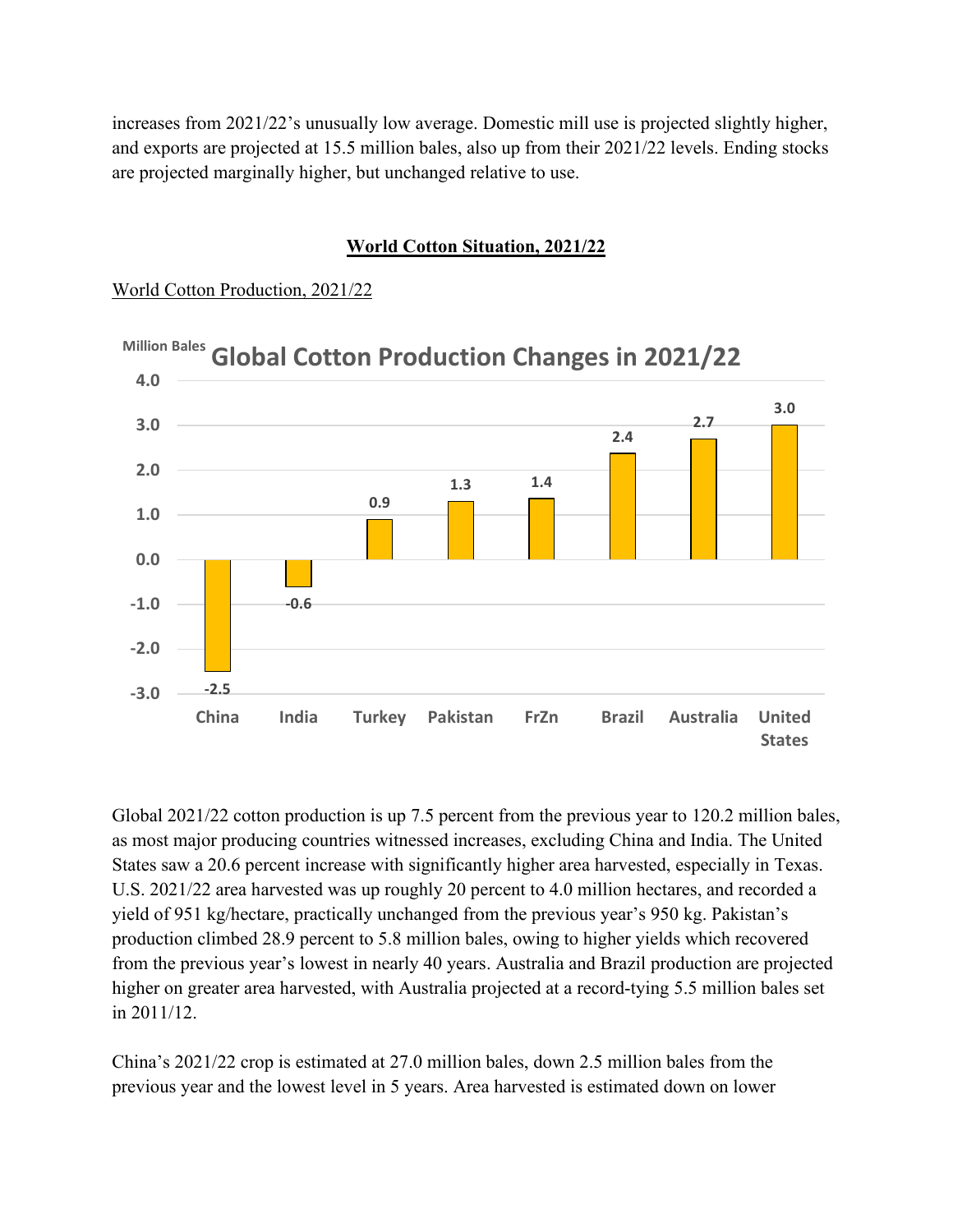plantings in Eastern China, where cotton production continued on its downward trend as producers there exit the sector. Yield is estimated down to 1,896 kg/hectare from a record 1,976 kg but still the second-highest level.

India's 2021/22 production is estimated at 27 million bales, down roughly 2 percent from the preceding year on lower area harvested despite higher yields. The harvested area is estimated at 12.4 million hectares, down nearly 5 percent from last year. The area decrease is due to the late arrival of the 2021 southwest monsoon and competition with other crops such as soybeans and pulses. India's 2021/22 yield is estimated at 474 kg/hectare, up slightly from the previous season due in part to a more favorable northeast monsoon during October-December.

China first replaced the United States as the world's largest cotton-producing country in 1980, and then maintained that rank for nearly 35 years starting in 1982. In 2015, China relinquished the top rank following significant reforms to its support for producers and as rising wages reduced the profitability of cotton farming in the Yellow River and Yangtze River basins. Modernization of India's cotton production—including the adoption of Bt varieties—propelled India to the first rank among cotton producing countries in 2015, but variable weather and developing problems with bollworm resistance helped drop India to the number two spot in 2020, and in 2021 India and China are tied as the largest cotton-producer. The United States is the next largest producer after India and China, followed by Brazil and Pakistan.

#### 2021/22 China Supply and Demand

| <b>Attribute</b>        | Unit         | 2020/21 | 2021/22 | Change<br>(%) |
|-------------------------|--------------|---------|---------|---------------|
| <b>Beginning Stocks</b> | mil. bales   | 36.9    | 39.3    | 6.4           |
| <b>Area Harvested</b>   | mil. HA      | 3.3     | 3.1     | $-4.6$        |
| <b>Production</b>       | mil. bales   | 29.5    | 27.0    | $-8.5$        |
| <b>Imports</b>          | ш            | 12.9    | 9.5     | $-26.1$       |
| <b>Total Supply</b>     | ш            | 79.3    | 75.8    | $-4.4$        |
| <b>Exports</b>          | $\mathbf{u}$ | 0.0     | 0.1     | 650.0         |
| <b>Use</b>              | $\mathbf{u}$ | 40.0    | 39.5    | $-1.3$        |
| <b>Total Use</b>        | $\mathbf{u}$ | 40.0    | 39.6    | $-1.1$        |
| <b>Ending Stocks</b>    | $\mathbf{u}$ | 39.3    | 36.2    | $-7.8$        |
| <b>State Reserve</b>    | $\mathbf{u}$ | 10.5    | 9.5     | $-9.5$        |
| Stock to Use %          | ℅            | 98.1    | 91.4    | -6.7          |

# **China Cotton Supply and Demand 2020/21 and 2021/22**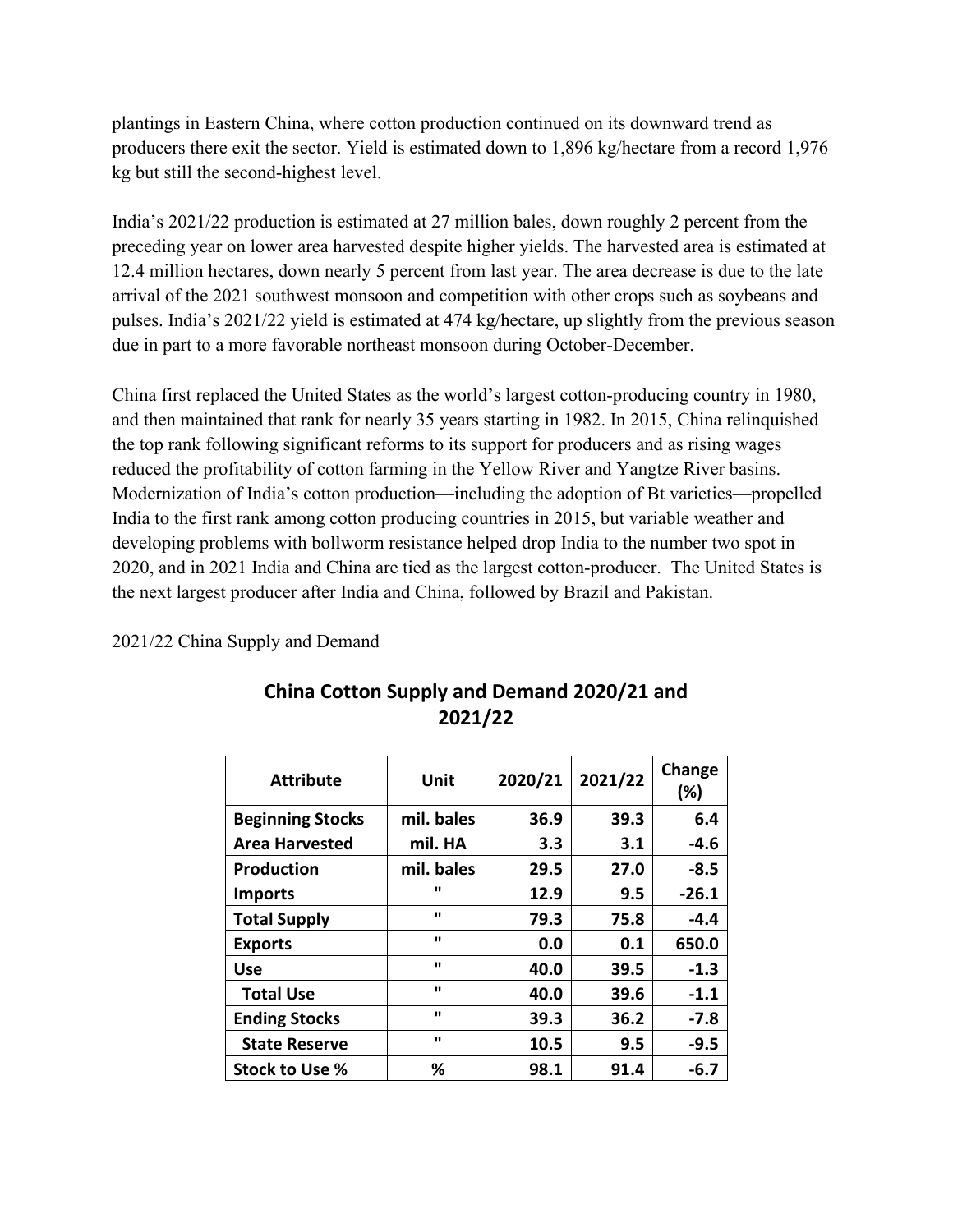China's 2021/22 consumption is expected to decline slightly to 39.5 million bales after rebounding more than 20 percent in the previous season. Imports are forecast at 9.5 million bales, down sharply from the previous season. A portion of the decline is due to a drawdown of non-customs cleared cotton (NCCC) from port warehouses. It is estimated that the inventory of NCCC will decrease by roughly 1.5 million bales during 2021/22. A buildup of NCCC inventory during 2020/21 inflated the volume of imports relative to demand, either mill demand or demand for inclusion in the State Reserve. Likewise, the drawdown of NCCC inventory in 2021/22 will mean that the import volume will under-represent the demand in China for imported cotton.

China's stocks are expected to decline by 3.1 million bales. State Reserve levels are estimated lower in 2021/22 on an international marketing year (Aug.-Jul.) basis.

## 2021/22 World Consumption, Trade, Ending Stocks, and Prices

World cotton consumption in 2021/22 is expected to reach a record 124.4 million bales, up 2.8 percent. Consumption growth is forecast for all major consuming countries, except China. Mexico and Turkey are expected to see growth rates above 10 percent as proximity to the United States and the EU, respectively, benefited operations in those countries in light of the global logistics challenges.

| <b>Attribute</b>        | Unit       | 2020/21 | 2021/22 | Change<br>$(\%)$ |
|-------------------------|------------|---------|---------|------------------|
| <b>Beginning Stocks</b> | mil. bales | 97.5    | 88.7    | $-9.0$           |
| <b>Area Harvested</b>   | mil. HA    | 31.1    | 32.3    | 3.8              |
| <b>Production</b>       | mil. bales | 111.8   | 120.2   | 7.5              |
| <b>Imports</b>          | ш          | 49.1    | 46.4    | $-5.5$           |
| <b>Total Supply</b>     | ш          | 209.3   | 208.8   | $-0.2$           |
| <b>Exports</b>          | ш          | 48.7    | 46.4    | $-4.6$           |
| <b>Use</b>              | ш          | 121.0   | 124.4   | 2.8              |
| <b>Total Use</b>        | ш          | 121.0   | 124.5   | 2.9              |
| <b>Ending Stocks</b>    | ш          | 88.7    | 84.3    | $-4.9$           |
| Stock to Use %          | ℅          | 73.3    | 67.8    | $-5.5$           |

# **World Cotton Supply and Demand 2020/21 and 2021/22**

World trade is expected to decrease about 5 percent from 2020/21's record level, driven largely by the decline in imports by China. Import demand in other top markets is mixed with imports by Bangladesh and Turkey down and imports by Vietnam and Pakistan up. Despite 2021/22 U.S. production being up more than 20 percent, total supplies are lower due to reduced carryin. U.S.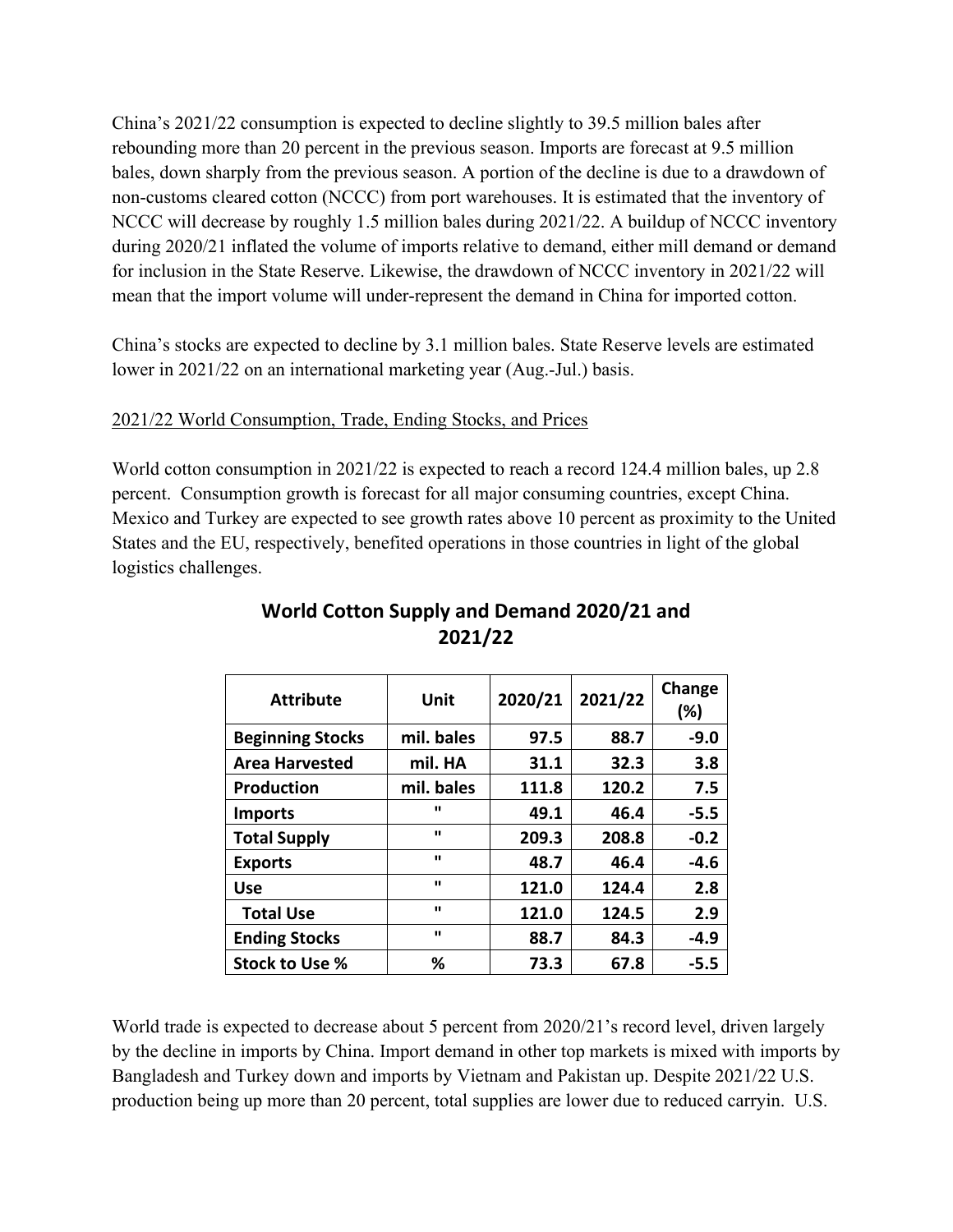exports are forecast down 10 percent at 14.75 million bales due to reduced supplies and increased logistical problems.

Brazil exports are projected down nearly 25 percent from the record 11.0 million bales in 2020/21. India exports are forecast down 8 percent on lower supply and increased domestic use. Australia exports are forecast to increase by 175 percent to 4.3 million bales as production recovered from the extreme drought-reduced crops of 2019 and 2020.

World ending stocks are estimated at 84.3 million bales, down 4.4 million from the previous year. India stocks are down sharply on lower production, higher use, and relatively strong exports. Australia and Brazil are both expected to see higher ending stocks as the Southern Hemisphere producers' late season production increases. As noted earlier, U.S. stocks are projected to increase marginally.

# **U.S. Cotton Situation, 2021/22**

# Area and Production

U.S. all-cotton production in 2021/22 is estimated at 17.6 million bales, 21 percent above last season's crop. Cotton planted acreage in 2021—at 11.2 million acres—decreased 7 percent, as relative prices favored alternative crops over cotton. Planted area to cotton was the lowest in 5 years, but the abandonment rate was a relatively low 11 percent in 2021—compared with the previous 3-year average of nearly 26 percent. As a result, U.S. harvested area reached 10.0 million acres in 2021, one of the highest of the previous decade, while the yield was marginally above last season's level at 849 pounds per harvested acre. Upland production is estimated at approximately 17.3 million bales—3.2 million above 2020—with an average yield of 841 pounds per harvested acre, similar to the 3-year average. Extra-long staple (ELS) cotton production is estimated at 367,000 bales, as the lowest area in 35 years helped reduce the ELS crop to its lowest since 1995.

|                             | <u>Choi Couvon Theugh Thomhadhning Themi mha Ttommethon</u> |         |         |         |         |         |
|-----------------------------|-------------------------------------------------------------|---------|---------|---------|---------|---------|
|                             | Unit                                                        | 2017/18 | 2018/19 | 2019/20 | 2020/21 | 2021/22 |
| <b>Planted acres</b>        | mil. acres                                                  | 12.7    | 14.1    | 13.7    | 12.1    |         |
| <b>Harvested acres</b>      | mil. acres                                                  | 11.1    | 10.0    | 11.5    | 8.3     | 10.0    |
| <b>Abandonment rate</b>     | $\frac{6}{9}$                                               | 12.7    | 29.1    | 16.3    | 31.6    | 11.1    |
| <b>Yield/harvested acre</b> | lbs./acre                                                   | 905     | 882     | 831     | 847     | 849     |
| Production                  | mil. Bales                                                  | 20.9    | 18.4    | 19.9    | 14.6    |         |

**U.S. Cotton Area, Abandonment, Yield, and Production**

Compared with last season, 2021 upland cotton production was larger in two of the four Cotton Belt regions. In the Southwest, the upland cotton crop was 3 million bales higher at 8.5 million bales, the largest in 4 years, accounting for 49 percent of the total U.S. upland production. Dry conditions followed by rains and cooler temperatures slowed planting and crop progress early in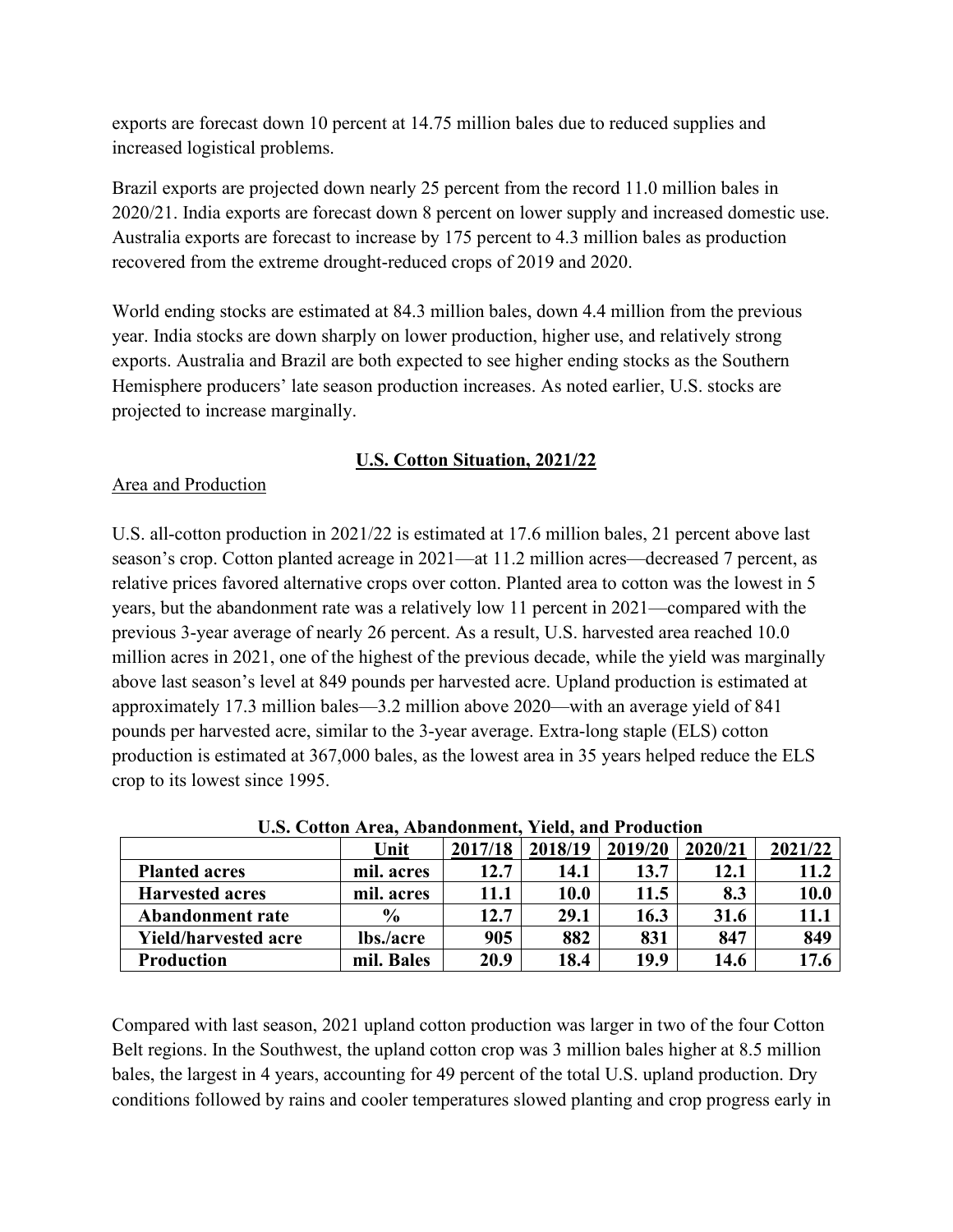the season. However, conditions into harvest improved, keeping 2021 abandonment at a relatively low 17 percent for the region, compared with the 3-year average of 40 percent. The Southwest accounted for about 59 percent of the U.S. upland harvested acreage in 2021, one of the highest on record. Meanwhile, the Southwest yield rose above last season and the 3-year average to 706 pounds per harvested acre.

Southeast cotton production increased 12 percent in 2021 to nearly 4.5 million bales, slightly below the 3-year average and contributing 26 percent of the U.S. upland crop. Cotton area was slightly below 2020 at 2.3 million acres—the lowest in 5 years—as some area shifted to corn and soybeans. Favorable growing conditions pushed the 2021 Southeast yield to 933 pounds per harvested acre, the second highest in 7 years and fourth highest on record.

Meanwhile, Delta cotton production in 2021 decreased about 7 percent from the previous year to 3.8 million bales, the region's lowest crop in 5 years and accounting for only 22 percent of the total U.S. upland production. Planted area declined to only 1.6 million acres, the lowest since 2016. With average abandonment, harvested area was also the smallest in 5 years. However, the Delta yield increased in 2021 to 1,148 pounds per harvested acre—slightly above the 3-year average.

| 2020/21 and 2021/22 est. |               |         |         |                        |  |  |  |
|--------------------------|---------------|---------|---------|------------------------|--|--|--|
|                          | Unit          | 2020/21 | 2021/22 | Change $(\frac{6}{6})$ |  |  |  |
| <b>Beg. Stocks</b>       | mil bales     | 7.3     | 3.2     | $-56.6$                |  |  |  |
| <b>Production</b>        | 11            | 14.6    | 17.6    | 20.6                   |  |  |  |
| <b>Imports</b>           | 11            | 0.0     | 0.0     | 0.0                    |  |  |  |
| <b>Total supply</b>      | 11            | 21.9    | 20.8    | $-4.9$                 |  |  |  |
| <b>Mill use</b>          | 11            | 2.4     | 2.6     | 6.3                    |  |  |  |
| <b>Exports</b>           | 11            | 16.4    | 14.8    | $-9.9$                 |  |  |  |
| <b>Total use</b>         | 11            | 18.8    | 17.3    | $-7.8$                 |  |  |  |
| <b>Ending stocks</b>     | 11            | 3.2     | 3.5     | 11.1                   |  |  |  |
| Stocks-to-use            | $\frac{0}{0}$ | 16.8    | 20.2    | 3.4                    |  |  |  |
| <b>Farm price</b>        | cents/lb.     | 66.3    | 90.0    | 35.7                   |  |  |  |

#### **U.S. Cotton Supply and Demand 2020/21 and 2021/22 est.**

Upland area and production in the West declined for the fourth consecutive season in 2021. Planted area totaled 182,000, the lowest in 6 years. The region's yield increased to 1,339 pounds per harvested acre, the highest in 3 years. Despite the West's yield rebound, upland production totaled only 477,000 bales—the lowest in more than 8 decades—accounting for less than 3 percent of the U.S. upland crop in 2021.

ELS cotton area—grown mainly in the West—was also lower in 2021, with planted area at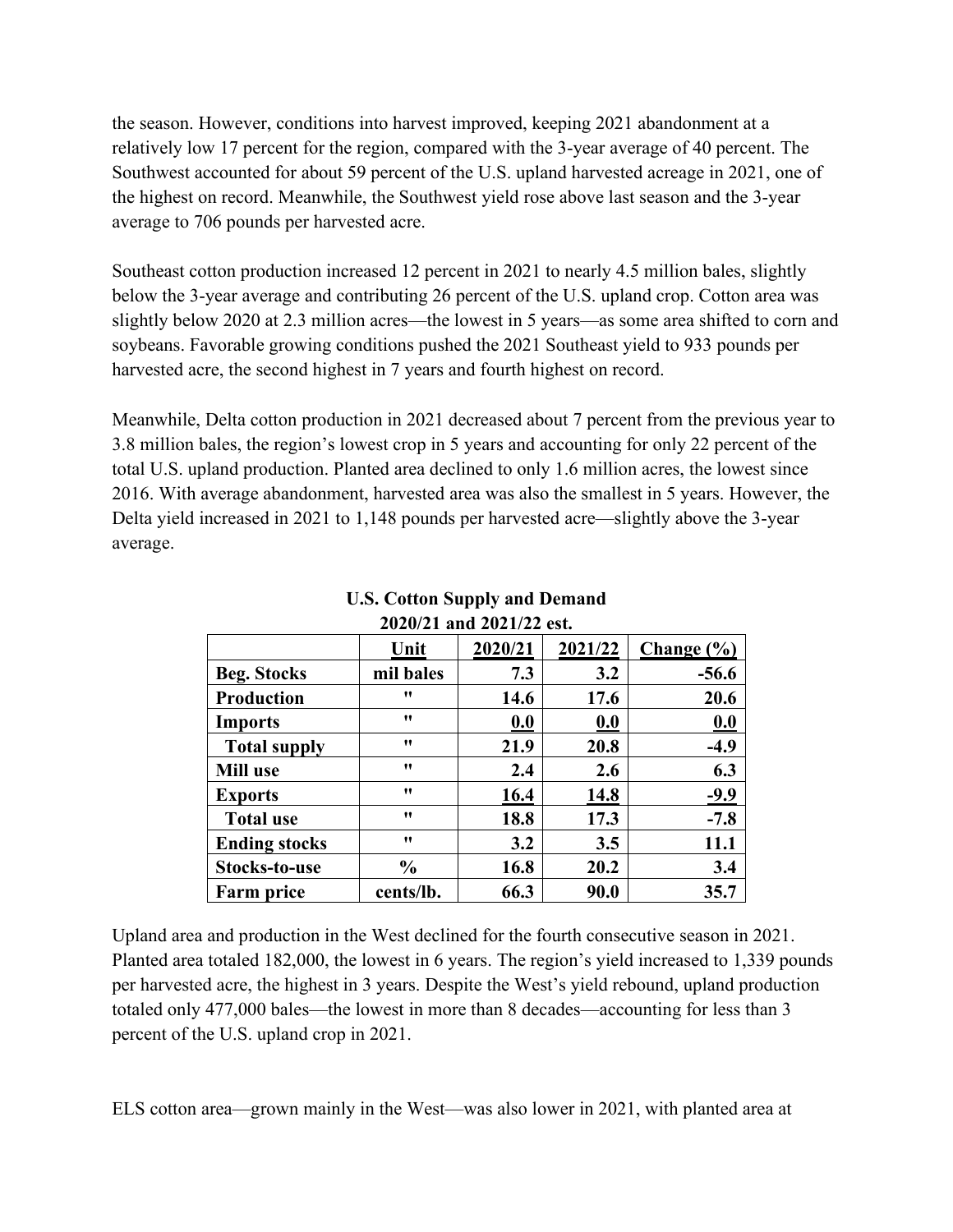127,000 acres. Coupled with a below-average yield this season of 1,423 pounds per harvested acre, ELS production reached only 367,000 bales, the lowest in more than 20 years. California accounted for 84 percent of the total ELS crop in 2021.



# **U.S. Cotton Regional Production,** 2018/19 to 2021/22

#### Domestic Mill Use and Consumer Demand

U.S. cotton mill use in 2021/22 is forecast at 2.55 million bales, a moderate increase from last season's 2.4 million bales. Mill use is expected to rise this season as economic activity continues to recover from the pandemic and despite cotton prices that have risen significantly making polyester fiber potentially more competitive. During the first 5 months of 2021/22, cotton mill use surpassed 1 million bales, 7 percent above a year earlier. Likewise, the pace of U.S. cotton mill use during the remaining months of this season is expected to exceed last year, with 2021/22 mill use reaching the highest in 3 years.

U.S. consumer demand for textile and apparel products generally follows the global economy. With the U.S. and global GDP recovering in calendar year 2021, total U.S. fiber product imports also increased. Based on the 2021 data, fiber product imports rose 22 percent—compared with a year earlier—with synthetic and cotton fiber products accounting for 92 percent of total imports. Similarly, total U.S. fiber product exports advanced 20 percent in 2021, with all fiber products indicating considerable gains.

In calendar 2021, U.S. cotton textile and apparel imports rebounded 30 percent to 21.2 million bale-equivalents—the highest since 2007—while synthetic product imports rose about 15.5 percent. Although competitively-priced synthetic fibers—like polyester—and consumer demand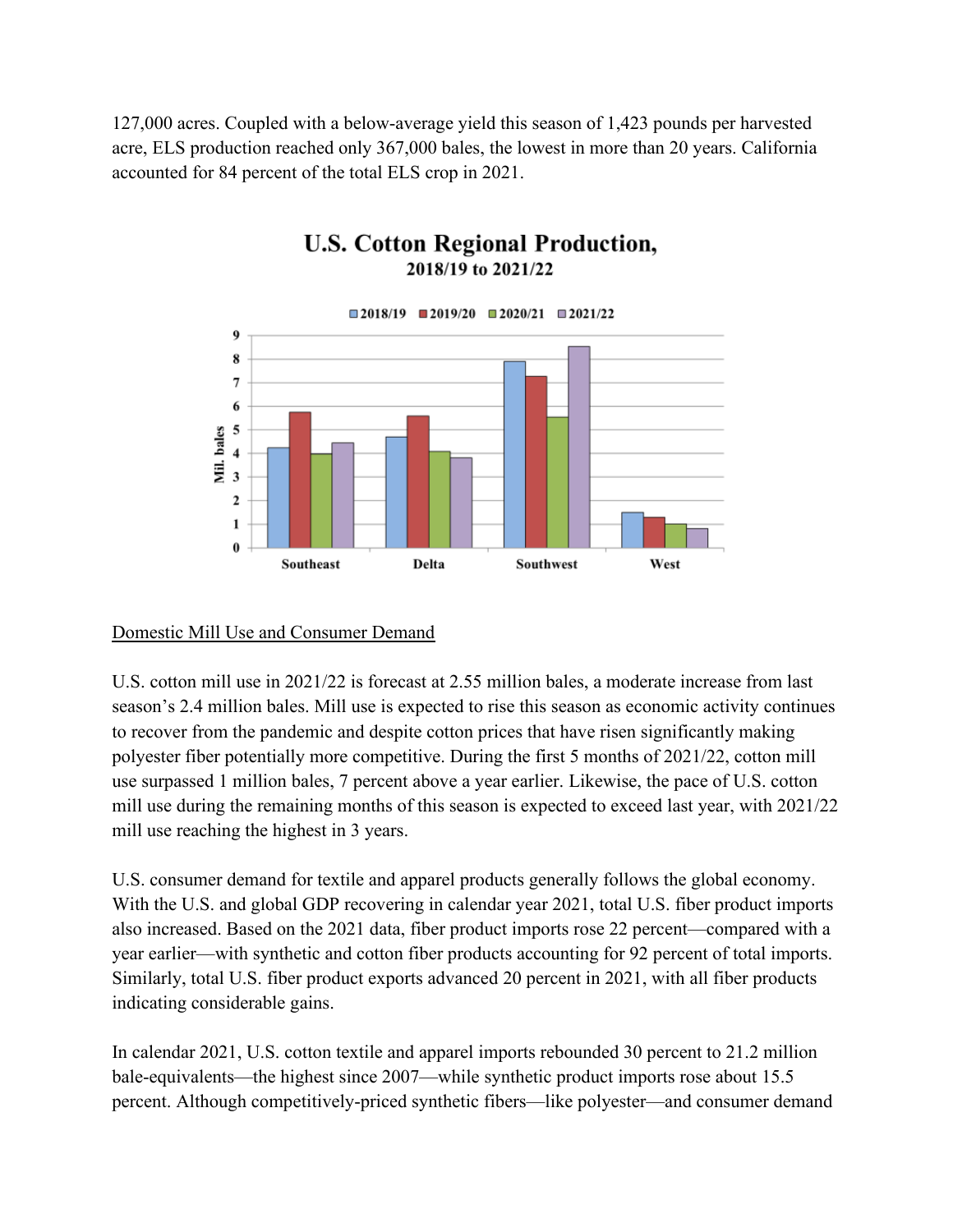for athleisure clothing continued, the U.S. cotton product import share increased slightly. In calendar 2021, the cotton product import share approached 43.5 percent, compared with 41 percent in 2020 and 42.5 percent in 2019. In contrast, synthetic product imports accounted for 49 percent of the total in calendar 2021, compared with 51.5 percent in 2020 and 50 percent in 2019.

Meanwhile, U.S. cotton product exports increased 29 percent during 2021 to about 3.0 million bale-equivalents, compared with the previous year's pandemic-affected 25-year low. As a result, U.S. domestic consumption of cotton (mill use plus net textile trade) in calendar 2021 is estimated to have increased to 20.7 million bale-equivalents, well above 2020's 16 million baleequivalents and the highest since 2008. In addition, U.S. per capita cotton consumption in 2021 is also estimated considerably higher than the previous year at approximately 30 pounds, compared with 2020's 23 pounds and the 5-year average of 26 pounds.

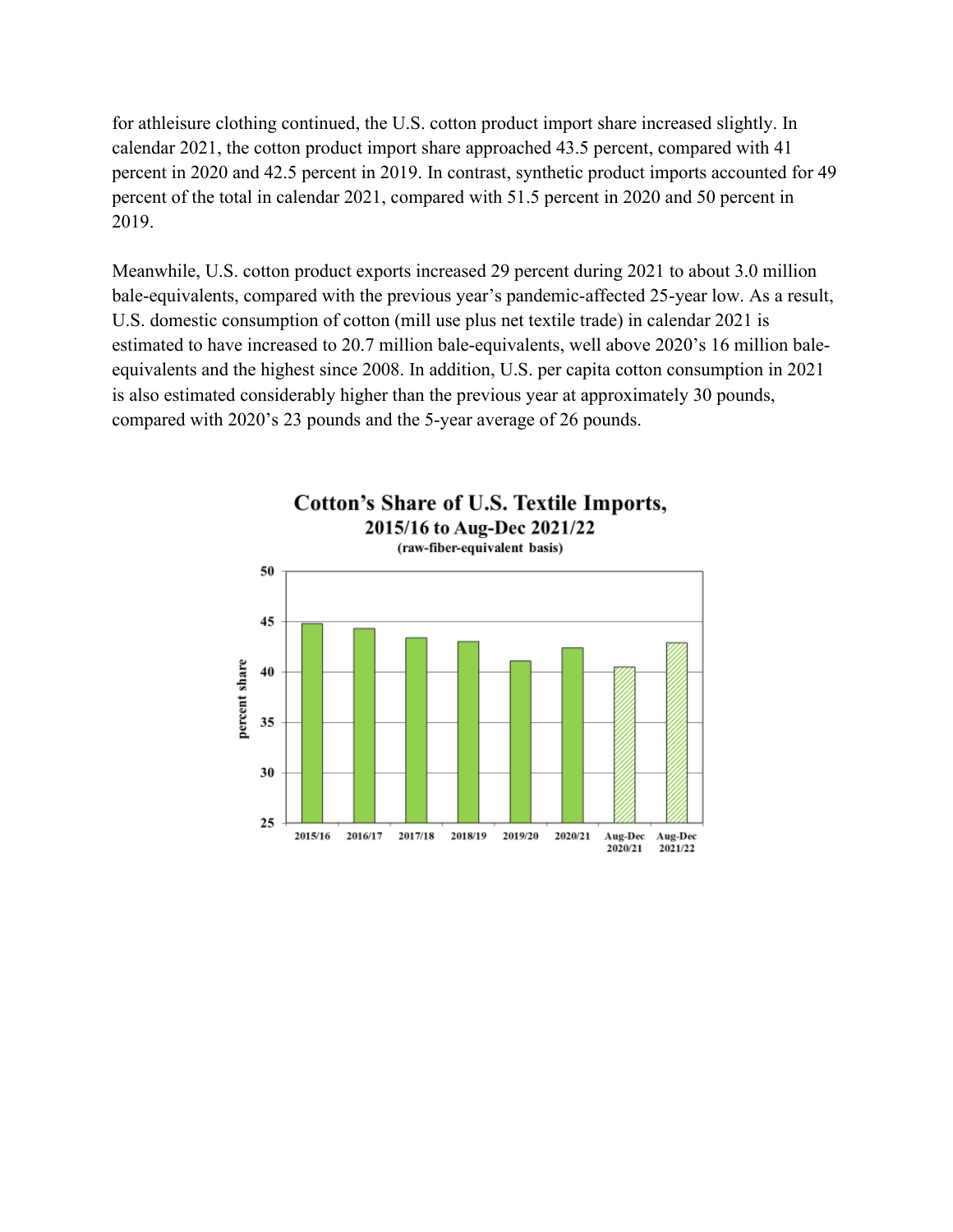

# **U.S. Domestic Cotton Consumption: Total and Per Capita**

# **World Cotton Outlook, 2022/23**

#### World Cotton Production, 2022/23

World cotton production is expected to rise about 3 percent or 3.8 million bales from the year before in 2022/23, to 124 million bales. This would be the largest global cotton crop since 2017/18, a crop of equivalent size, and would be only 3 percent smaller than the record crop of 2011/12. Cotton area is expected to rise in most cotton producing regions as high cotton prices encourage expansion, tempered by relatively high prices for some competing crops and higher input prices.

China's production is expected to rise 1 million bales to 28.0 million in 2022/23 as producers in Xinjiang increase area slightly and yields there also rise slightly, coming closer to trend levels after a dip in 2021/22. Supplies of irrigation water in 2022/23 in Northern Xinjiang face some uncertainty as the snowpack through the end of January lags the previous year, but conditions are better for Southern Xinjiang's catchment areas.

Producers' surveys generally indicate higher area is likely for Xinjiang, but with only a small increase expected. Producers there have for a number of years benefited from subsidies based on a target price that is well above typical global market prices. During 2021/22, producers marketed their cotton at well above the target price of 18,600 RMB (133 cents/lb), in part reflecting the global surge in prices. Outside of Xinjiang, area intentions' surveys are mixed, and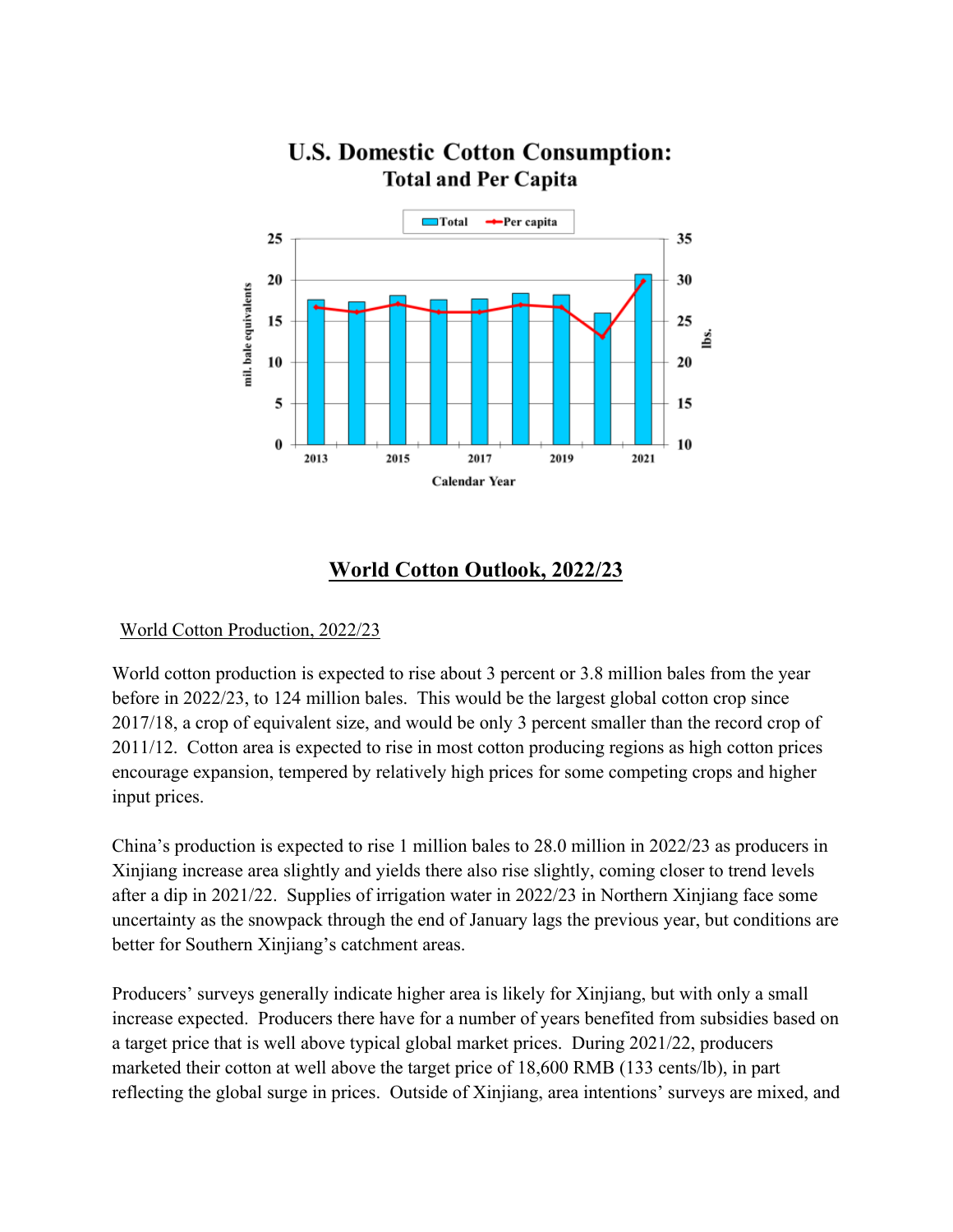

the forecast for total planted cotton area in 2022/23 is unchanged from the year before.

In India, production is also projected to rise 1 million bales to 28.0 million, and China and India will again be tied for the ranking as the world's large cotton-producing country. Cotton prices in India have gained significantly relative to a range of competing crops, compared with a year ago, by 25-30 percent as of January according to data from India's Department for Promotion of Industry and Internal Trade. Area could rise more than 5 percent in 2022/23 from the year before, but a slightly decline in yield is predicted, using the median of the previous 5 years as the forecast. With the larger area, production is still expected to rise.

Similarly, in Pakistan, producers have indicated plans to increase area devoted to cotton, and with indications of favorable supplies of water for irrigation in 2022/23, cotton production is expected to increase 600,000 bales. Pakistan's yields have been quite variable in recent years, but the estimated yield for 2021/22 matched the 5-year median level, so the yield forecast for 2022/23 is unchanged from the year before.

Elsewhere in the Northern Hemisphere, cotton production in Turkey and Central Asia is also expected to benefit from relatively high cotton prices and winter precipitation during 2021/22, and higher production compared with a year earlier is foreseen there, as well as in Greece and Egypt.

In the Southern Hemisphere, Brazil's 2022/23 cotton output is projected to be unchanged from its 2021/22 level, indicating the uncertainty around the offsetting impacts of likely lower cotton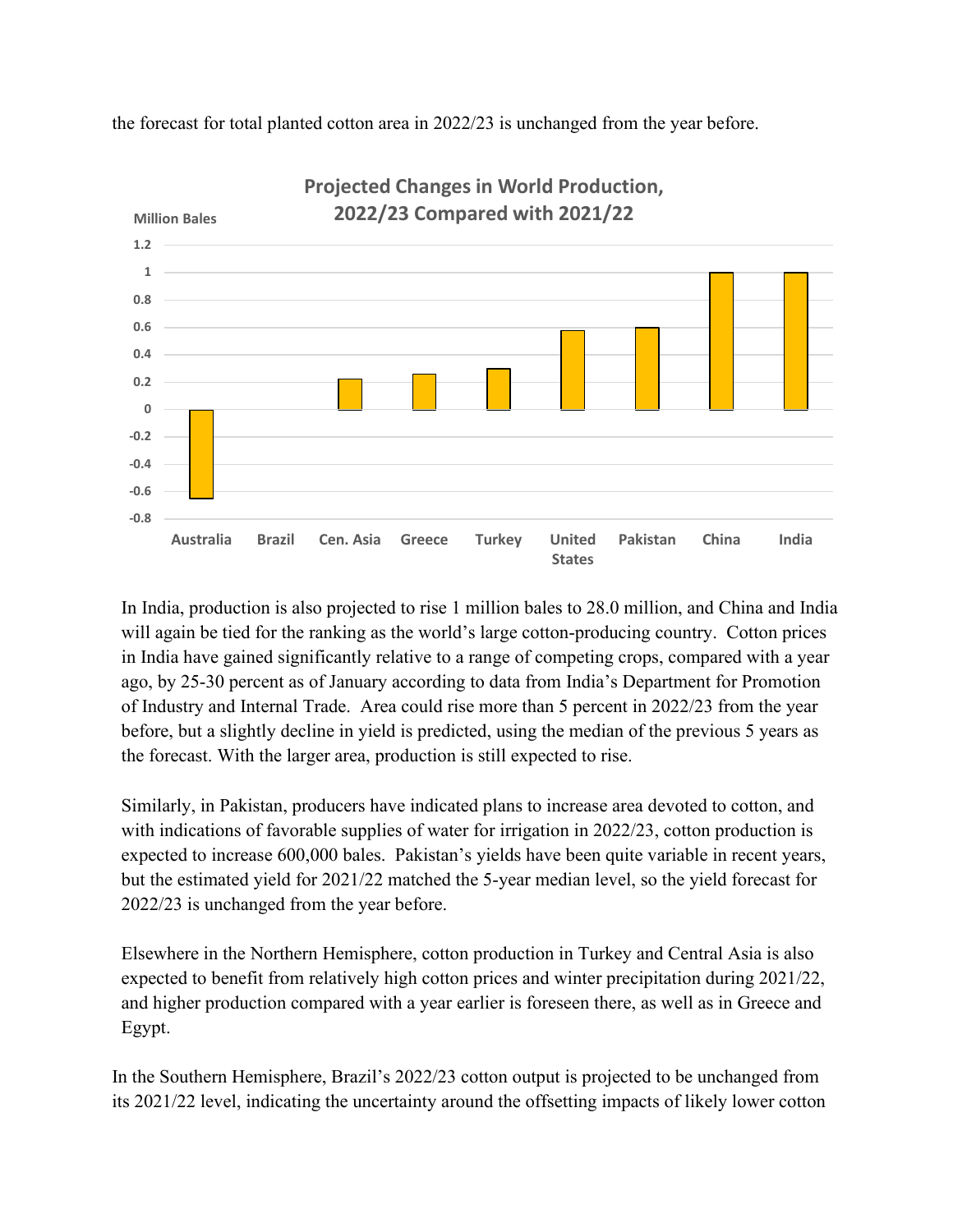prices during planting in the Center West in January 2023 and the lagged impact of higher cotton prices this year. Australian production is projected to be 600,000 bales lower than the year before in 2022/23, as the highly variable dryland area and yields return to long-run average levels and normal weather also results in slightly lower—although still relatively high—reservoir fill levels.

USDA Projections for China, 2022/23



**China's Stocks, Stocks Outside China, and Stocks Outside China as % of Use**

USDA's China outlook is based on the policies outlined in the Appendix. Production and use are forecast up slightly, while stocks are expected to decline to the lowest level since 2011/12. China's production is projected to increase slightly, with slightly higher area and yields in Xinjiang. Xinjiang yields are expected to increase from the 2021 crop on the assumption of average weather conditions. China's consumption is projected to increase, but at a rate slower than the world average.

With the projected price ratios between internal and world prices, State Reserve purchases of domestic cotton during the 2022/23 marketing year are likely to be limited at best. The State Reserve is likely to both buy and sell cotton during the 2022/23 season as it implements its stated policy of rotating cotton through the State Reserve, although the overall volume is expected to remain in the range observed in recent years.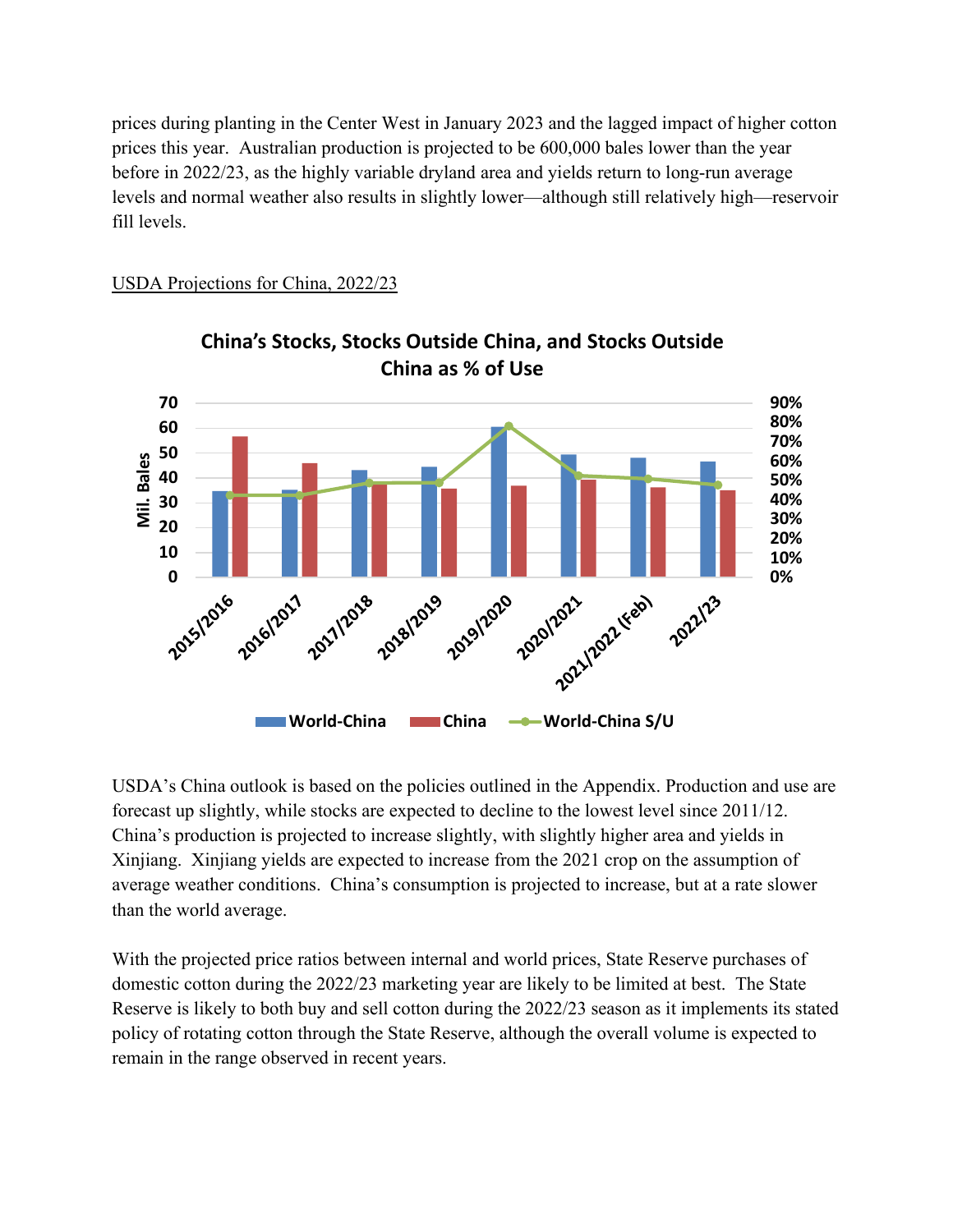

China's State Reserve are believed to have sold off nearly all of its stocks of 2011, 2012, and 2013 domestic cotton. Remaining stocks are predominantly imported cotton, primarily U.S. and Brazilian, from the 2018 through 2020 crops and some 2019 domestic cotton. Foreign cotton is expected to be acquired by the State Reserve during the remainder of CY 2022.

| <b>Attribute</b>        | Unit           | 2021/22 | 2022/23 | Change<br>(%) |
|-------------------------|----------------|---------|---------|---------------|
| <b>Beginning Stocks</b> | mil. bales     | 39.3    | 36.2    | $-7.8$        |
| <b>Area Harvested</b>   | mil. HA        | 3.1     | 3.1     | 0.0           |
| <b>Production</b>       | mil. bales     | 27.0    | 28.0    | 3.7           |
| <b>Imports</b>          | $\blacksquare$ | 9.5     | 11.0    | 15.8          |
| <b>Total Supply</b>     | ш              | 75.8    | 75.2    | $-0.8$        |
| <b>Exports</b>          | $\mathbf{u}$   | 0.1     | 0.1     | 0.0           |
| <b>Use</b>              | ш              | 39.5    | 40.0    | 1.3           |
| <b>Total Use</b>        | $\mathbf{u}$   | 39.6    | 40.1    | 1.3           |
| <b>Ending Stocks</b>    | $\mathbf{u}$   | 36.2    | 35.1    | $-3.0$        |
| <b>State Reserve</b>    | ш              | 9.5     | 10.5    | 10.5          |
| Stock to Use %          | ℅              | 91.4    | 87.5    | $-3.9$        |

# **China Cotton Supply and Demand 2021/22 and 2022/23 est.**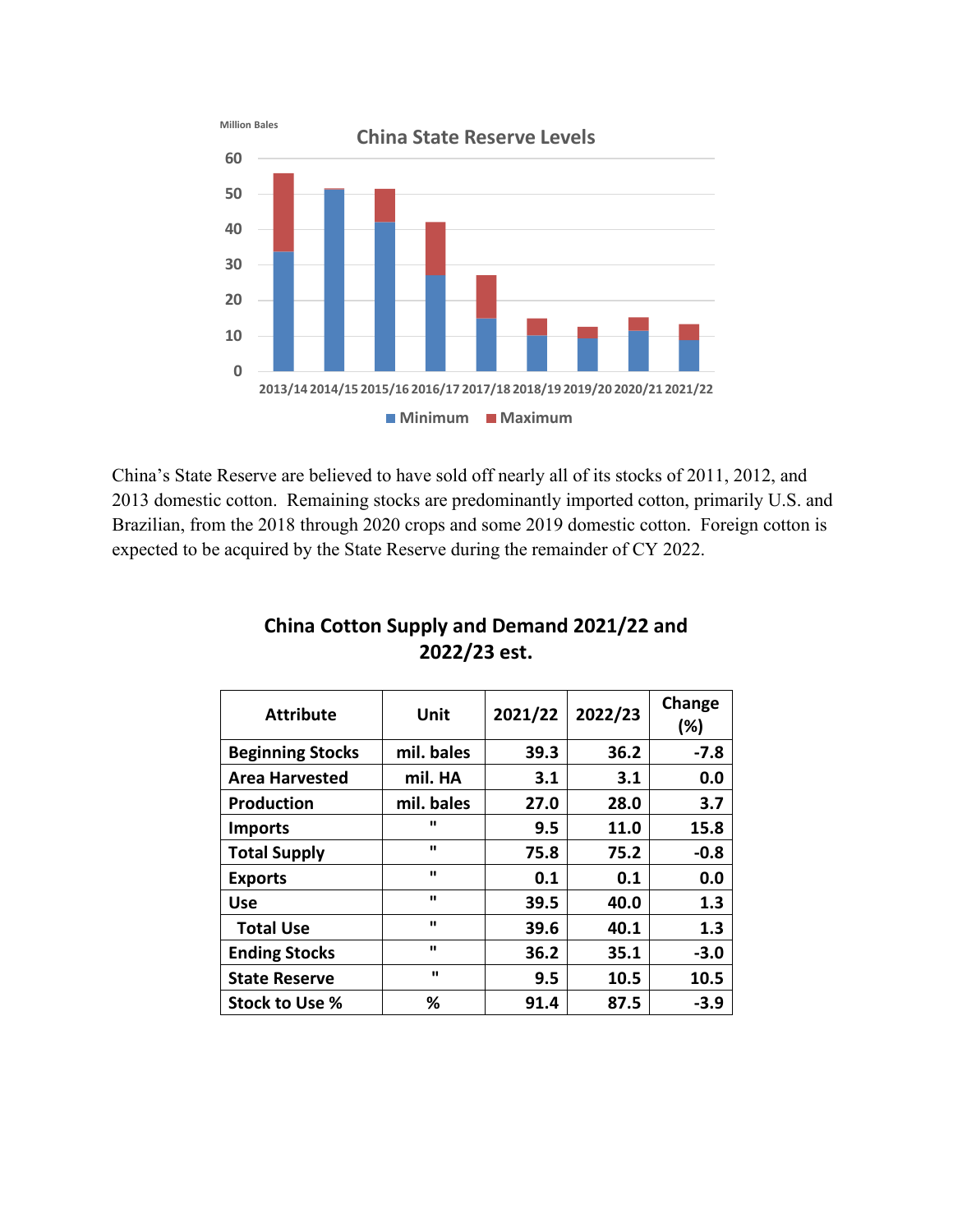#### World Cotton Consumption, 2022/23

World cotton consumption is expected to rise for the third consecutive year in 2022/23, but grow more slowly than during the previous 2 years. World cotton consumption grew at a 1.7 percent annual rate over 1960-2021, but marketing years 2020/21 and 2021/22 saw consumption increases 17 percent and 3 percent, respectively, as first the recovery from the initial shock of the COVID pandemic supported the year-to-year expansion, and then as changes in consumers' clothing preferences and a sustained shift from spending on services to spending on goods sustained an above-average rate of consumption growth through 2021/22. At 124.4 million bales, USDA's forecast for global consumption in 2021/22 is marginally higher than the previous record level of 124.2 million bales achieved more than a decade earlier in 2006/07. In 2022/23, world consumption is projected to be 2.1 million bales higher than the year before, at 126.5 million bales.

Considerable uncertainty surrounds all economic projections that reach into calendar year 2023, as both the course of the COVID pandemic and the resulting developments in the world economy have confounded many well-grounded forecasts over the last 2 years. Most forecasts incorporate assumptions that a mix of more effective medical technology and a rising degree of global immunity will limit the magnitude and impact of future waves of COVID infection. This suggests there are downside risks to these forecasts if new variants prove more dangerous. Similarly, there is clearly a heightened risk that military conflict in Eastern Europe has a negative impact on global economic growth, and therefore on cotton consumption. The forecasts here assume that no extensive conflict occurs.

World consumption growth in 2022/23 is projected at the long run average rate as a variety of potentially negative and positive factors are expected to about offset each other. Positive factors include changes in consumer clothing preferences that favor cotton in part brought about by structural change in workplace arrangements. The extensiveness of remote working is almost certainly expected to decline as concerns regarding COVID infection are mitigated, but it is highly unlikely that the level of office-based rather than domicile-based working arrangements will return to pre-pandemic levels, shifting wardrobe requirements in ways favorable to cotton. Similarly, strenuous efforts to acquire inventory will likely ease over time, but new perceptions of supply chain risk are likely to drive efforts to maintain higher inventories than were held before 2020. Finally, enhanced spinners' profitability in recent years is likely to drive efforts to increase spinning capacity.

Negative factors include a slowing rate of world economic growth. The International Monetary Fund's January 25, 2022 forecast update indicated expected global GDP growth of 4.4 percent and 3.8 percent in calendar years 2022 and 2023, respectively. Thus, while calendar year 2023 expected economic growth is above the 2015-19 average rate of 3.4 percent, it is only marginally above it, and is notably lower than the 2022 rate. The high price of cotton during 2021/22 is also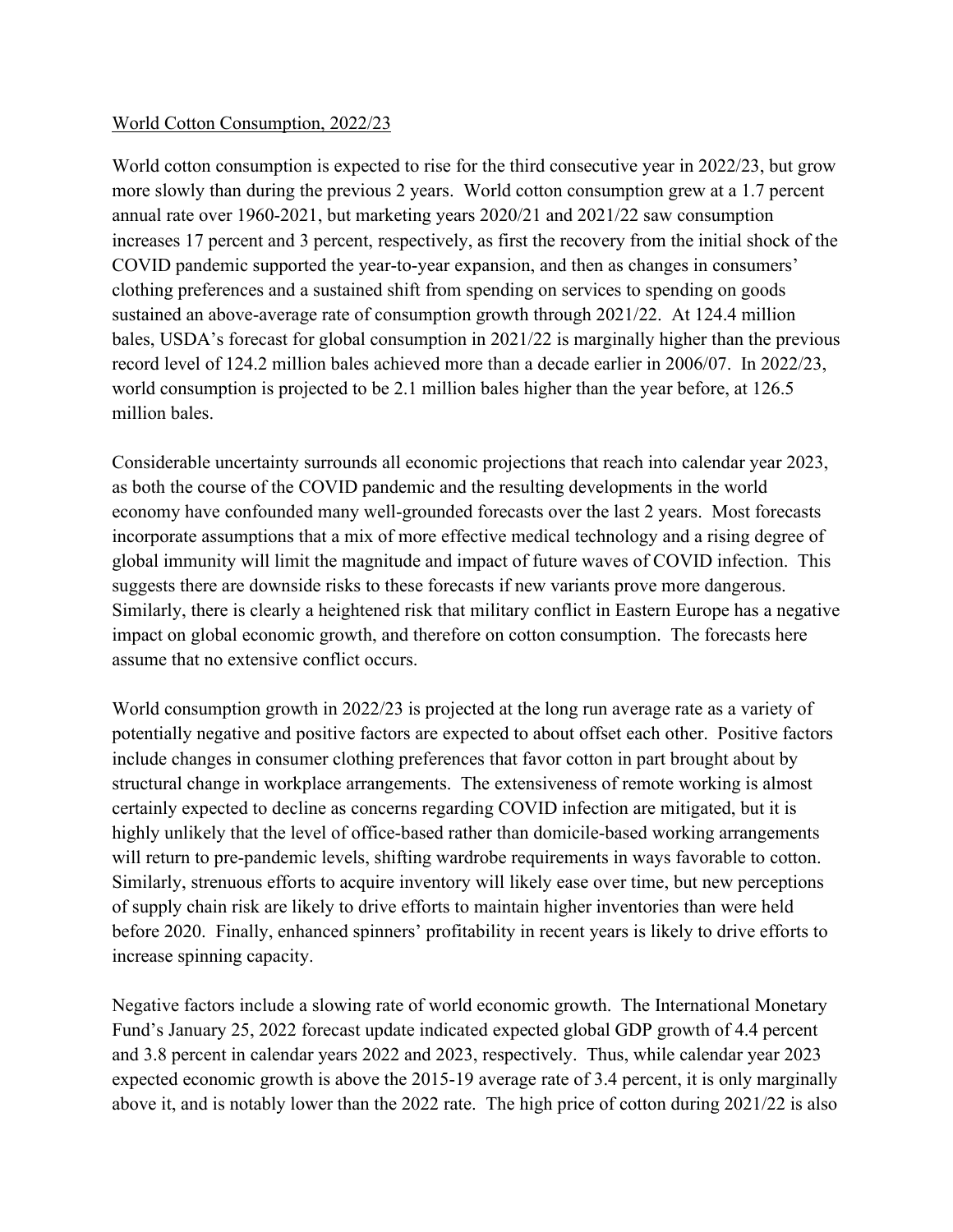a potentially negative factor: in real terms the A Index rose 18 percent in 2020/21 and a projected 35 percent in 2021/22. Relative to polyester, the price of cotton has surpassed even the relative peak seen during the 2010/11 price surge. While cotton consumption growth has been sustained with a steadily rising cotton/polyester ratio in recent years, the jump during 2021/22 stands out for both its speed and its height. Finally, while the economic effect of the expected mitigation of COVID impacts on spending, logistical problems, and employment will be broadly positive, these changes will likely also be associated with a relative shift of consumer spending towards services and away from goods. Although this shift is expected to affect spending on durable goods more than spending on clothing, it is a risk factor.



#### World Trade, Stocks, and Prices, 2022/23

World trade in 2022/23 is projected at 48.5 million bales, just below the record set two years prior. The world's largest importer, China, is expected to account for most of the increase as its imports rise to 11.0 million bales. Increases are also expected for Vietnam and Bangladesh. Exports from the United States, Brazil, and Greece are expected to be higher.

Global ending stocks are forecast down 3 percent to 81.7 million bales despite larger total supplies and amidst higher use. China stocks are expected down, with lower free stocks more than offsetting higher State Reserve supplies. Global 2022/23 stocks are expected to decline for the third consecutive year, with India accounting for significant portion of the downfall since 2019/20.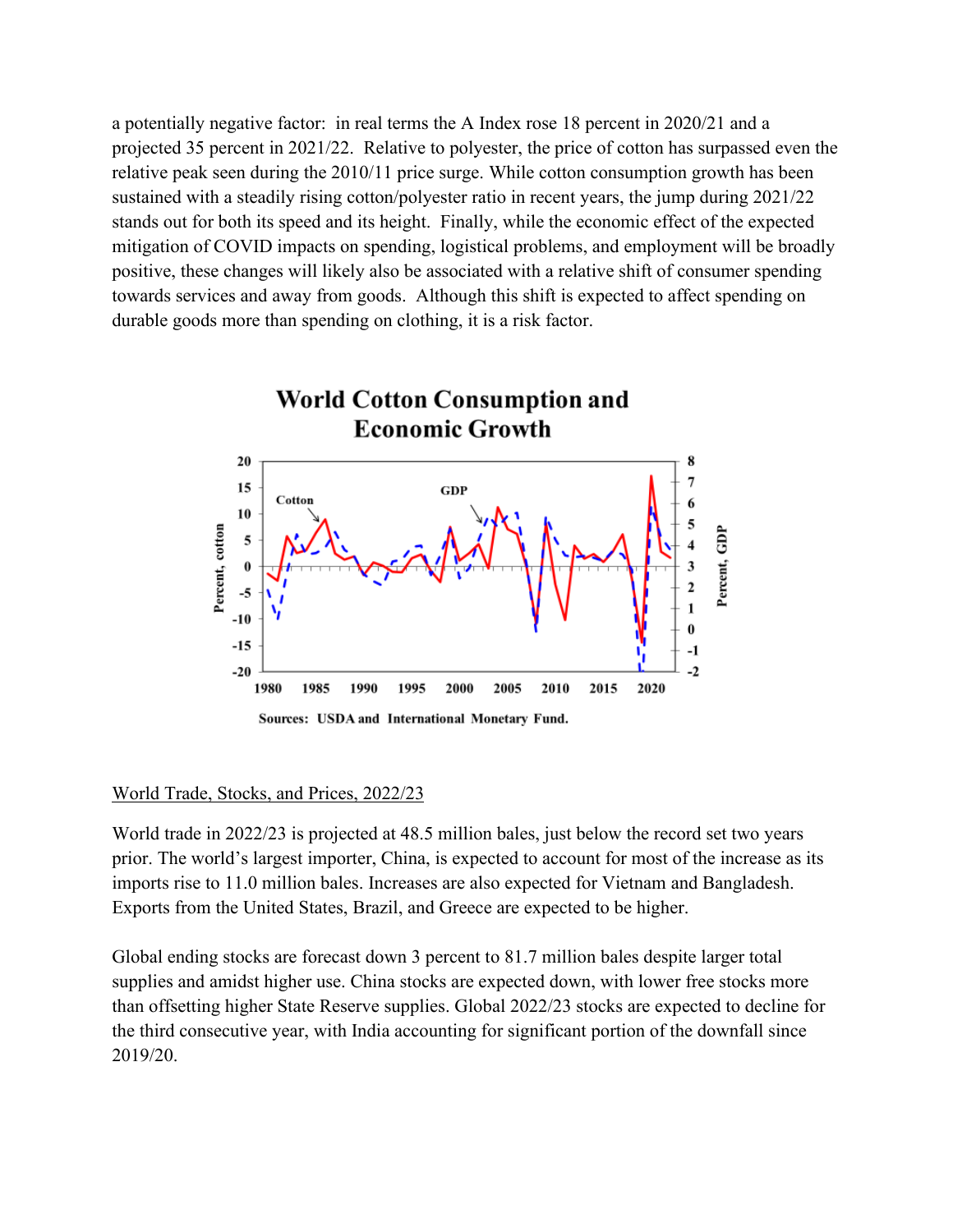| <b>Attribute</b>        | Unit         | 2021/22 | 2022/23 | Change<br>(%) |
|-------------------------|--------------|---------|---------|---------------|
| <b>Beginning Stocks</b> | mil. bales   | 88.7    | 84.3    | $-4.9$        |
| <b>Area Harvested</b>   | mil. HA      | 32.3    | 33.6    | 4.2           |
| <b>Production</b>       | mil. bales   | 120.2   | 124.0   | 3.2           |
| <b>Imports</b>          | $\mathbf{u}$ | 46.4    | 48.5    | 4.4           |
| <b>Total Supply</b>     | $\mathbf{u}$ | 208.8   | 208.3   | $-0.2$        |
| <b>Exports</b>          | $\mathbf{u}$ | 46.4    | 48.5    | 4.4           |
| <b>Use</b>              | $\mathbf{u}$ | 124.4   | 126.5   | 1.7           |
| <b>Total Use</b>        | $\mathbf{u}$ | 124.5   | 126.6   | 1.7           |
| <b>Ending Stocks</b>    | $\mathbf{u}$ | 84.3    | 81.7    | $-3.1$        |
| Stock to Use %          | %            | 67.8    | 64.6    | $-3.2$        |

# **World Cotton Supply and Demand 2021/22 and 2022/23 est.**

Despite lower ending stocks and higher global consumption, price levels in 2022/23 are expected down in both the United States and in international markets. After registering an 11-year high, the A Index's marketing year average is forecast down 30 cents to 95 cents/pound.

## **U.S. Cotton Outlook for 2022/23**

#### Area, Production, and Supply

The early USDA projection for 2022 U.S. cotton planted acreage is 12.7 million acres, 13 percent above 2021's 11.2 million acres and the highest in 3 years. Historically, the relationship between expected harvest prices for cotton relative to corn and soybeans has played a key role in the cotton area planted. Cotton harvest futures prices from mid-January through mid-February 2022 averaged about 22 cents (28 percent) above price expectations in early 2021; for the same period, price increases were also seen for corn (+28 percent) and soybeans (+18 percent), indicating that alternative crop prices are relatively similar or slightly less competitive this year.

Additional contributing factors to acreage decisions include the cotton farmers' experiences during the previous season and the soil moisture conditions heading into planting season. Cotton yields in 2021 were above the year before in each of the Cotton Belt regions, with the Delta experiencing near-record yields. In the Southwest—where nearly 60 percent of the U.S. upland cotton area was harvested in 2021—yields were the highest in 3 years. Additionally, dry conditions this winter in the Southwest provide further uncertainty as the 2022 spring planting season approaches.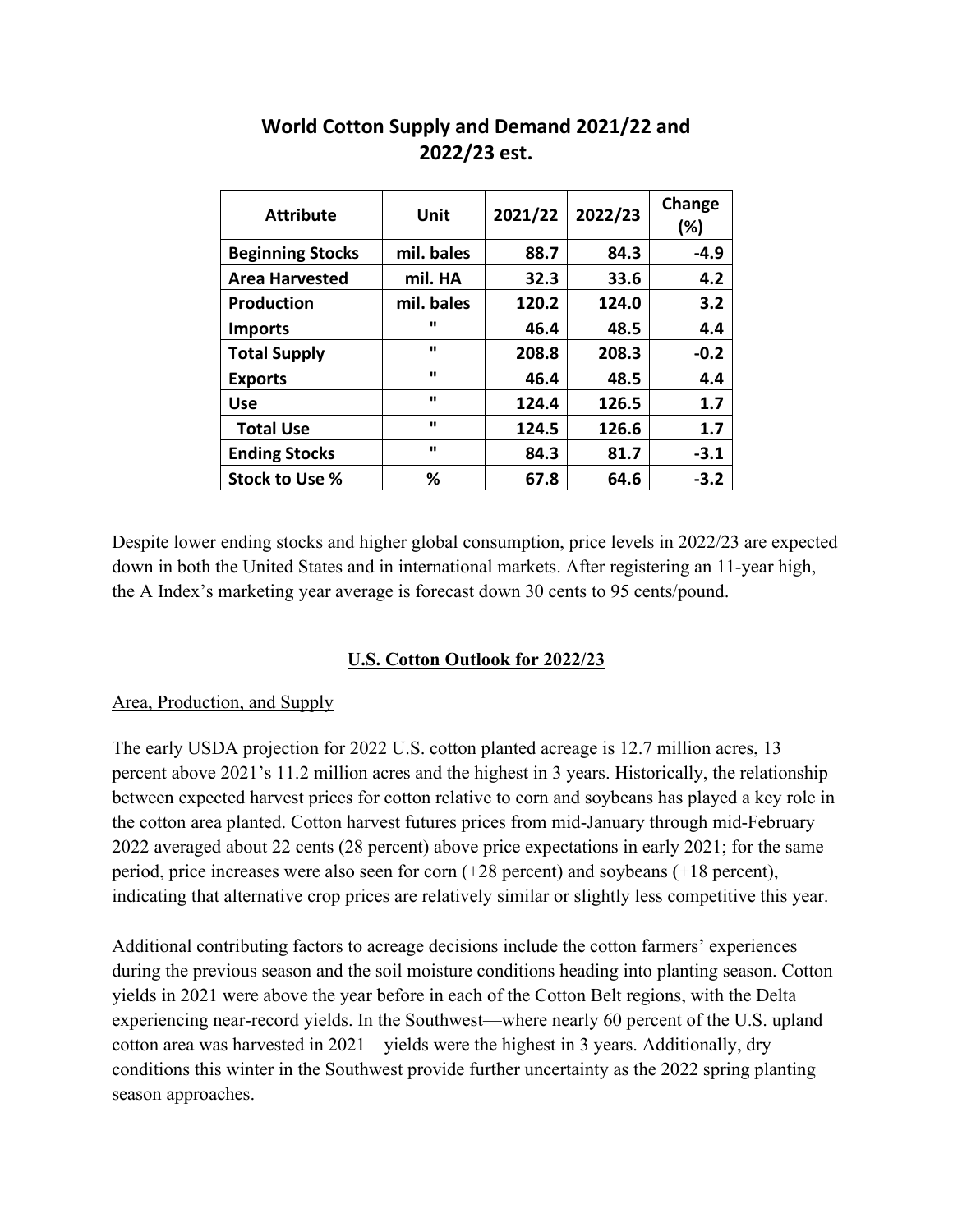|                             |               |         |         | Change          |
|-----------------------------|---------------|---------|---------|-----------------|
|                             | Unit          | 2021/22 | 2022/23 | $\mathcal{O}_0$ |
| <b>Planted area</b>         | mil. acres    | 11.22   | 12.70   | 13.2            |
| <b>Harvested area</b>       | 11            | 9.97    | 10.20   | 2.3             |
| <b>Abandonment rate</b>     | $\frac{0}{0}$ | 11.1    | 19.7    | 8.6             |
| <b>Yield/harvested acre</b> | lbs./acre     | 849     | 856     | 0.8             |
| <b>Production</b>           | mil. bales    | 17.62   | 18.20   | 3.3             |

#### **U.S. Cotton Area, Yield, and Production 2021/22 and 2022/23 proj.**

The USDA area projection is 5.5 percent (665,000 acres) above the recent National Cotton Council (NCC) survey, which indicated 2022 cotton plantings slightly above 12 million acres. The NCC survey was released on February 13, reflecting responses received from mid-December through mid-January. Survey respondents reported expected increases in 2022 upland cotton area for three of the four Cotton Belt regions, with a decline reported for the West region.

In the Southeast, the NCC survey indicated that cotton acreage would rise about 4 percent in 2022, with gains expected for each State, except Florida. The Southeast acreage increase is expected to come from corn (and to a lesser extent peanut) area. For the Delta region, 2022 cotton intentions were higher across all States—a 14.5-percent increase in cotton area is expected to reduce corn acreage. In the Southwest, the survey revealed a 7-percent rise in cotton acreage—a shift from sorghum—with most of the gain attributable to producers in Texas, although Oklahoma and Kansas producers also planned to plant more cotton. In the West, the NCC reported that upland cotton acreage is projected 14 percent lower in 2022, as limitations on irrigation water persist. In contrast, the survey indicated that producers intend to plant nearly 25 percent more ELS cotton in 2022, likely due to high prices. USDA's first survey of producer planting intentions—*Prospective Plantings*—will be conducted in early March and published on March 31, 2022.

For the purposes of this analysis, 2022 cotton plantings of 12.7 million acres (+13 percent) are estimated to result in harvested acreage of 10.2 million acres, about 2 percent above 2021. The projected national abandonment rate of approximately 20 percent is based on regional long-run averages, except for the Southwest, where 2022 abandonment is projected at 30 percent. Southwest abandonment rates are highly variable and conditions there later this spring will have a considerable impact on acreage planted and the U.S. crop size. The latest NOAA seasonal outlook for the Southwest indicates that drought is forecast to remain or develop over the region's cotton growing area at least through May.

USDA is forecasting a national average yield—based on regional average yields—of 856 pounds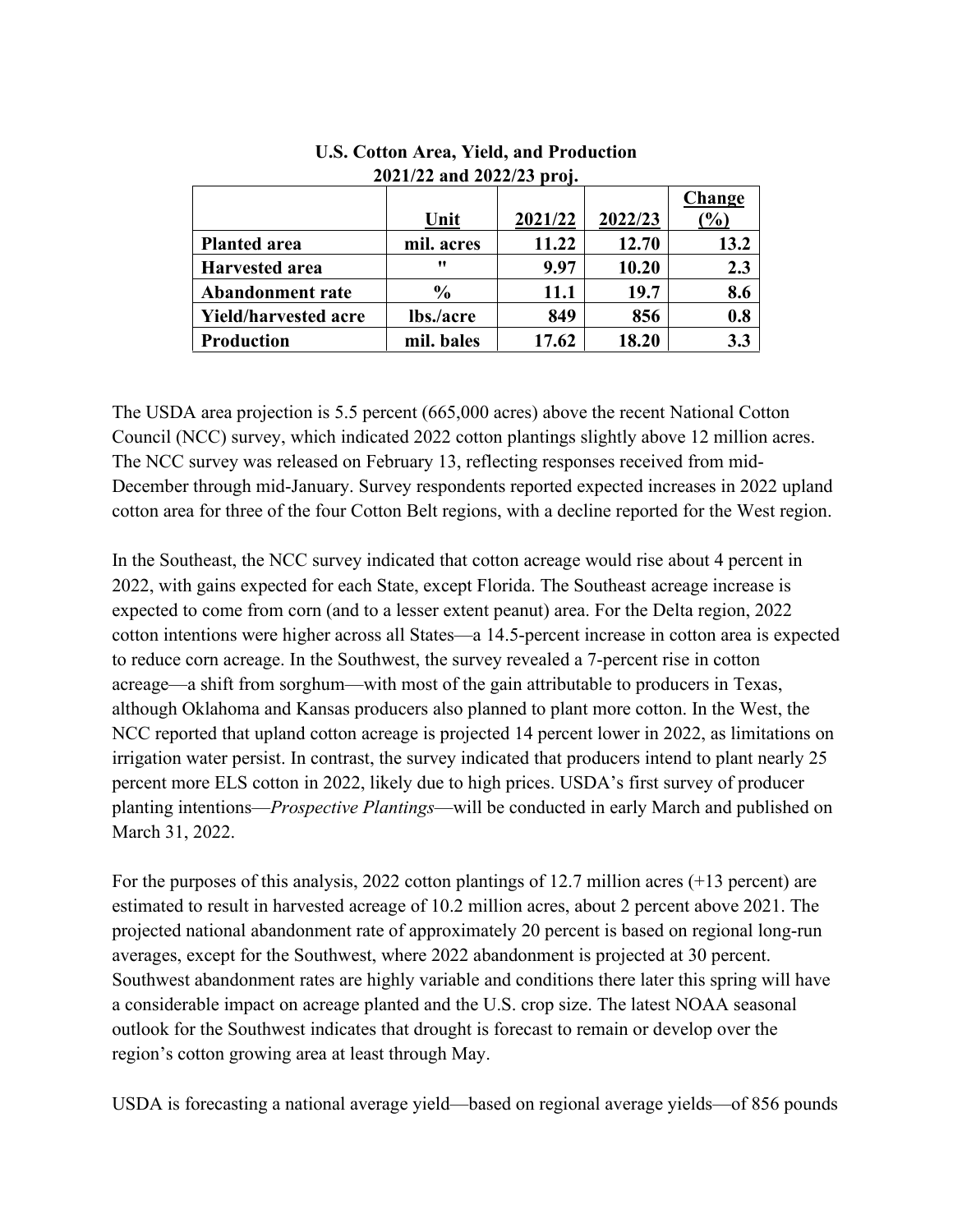per harvested acre, up from the 2021 yield of 849 pounds. The 2022 U.S. cotton crop is projected at 18.2 million bales, as a slightly larger harvested area and the highest yield in 4 years is expected to boost production 3 percent (approximately 575,000 bales) above 2021. Similar crops to 2021 are anticipated for most of the Cotton Belt regions, except for the Delta, where 2022 cotton production could rise to its highest in 3 years. Based on higher U.S. carry-in stocks of 3.5 million bales for 2022/23 and larger production, the total supply—21.7 million bales—would increase modestly but would remain the second lowest level in 5 years.

U.S. Disappearance, Ending Stocks, and Farm Price

| <b>Attribute</b>        | Unit           | 2021/22 | 2022/23 | Change<br>(%) |
|-------------------------|----------------|---------|---------|---------------|
| <b>Beginning Stocks</b> | mil. bales     | 3.2     | 3.5     | 11.1          |
| <b>Area Harvested</b>   | mil. HA        | 4.0     | 4.1     | 2.3           |
| <b>Production</b>       | mil. bales     | 17.6    | 18.2    | 3.3           |
| <b>Imports</b>          | ш              | 0.0     | 0.0     | 0.0           |
| <b>Total Supply</b>     | ш              | 20.8    | 21.7    | 4.5           |
| <b>Exports</b>          | $\mathbf{u}$   | 14.8    | 15.5    | 5.1           |
| <b>Use</b>              | ш              | 2.6     | 2.7     | 3.9           |
| <b>Total Use</b>        | $\blacksquare$ | 17.3    | 18.2    | 4.9           |
| <b>Ending Stocks</b>    | ш              | 3.5     | 3.6     | 2.9           |
| <b>Stock to Use %</b>   | %              | 20.2    | 19.9    | $-1.7$        |
| <b>Farm Price</b>       | cents/lb.      | 90.0    | 80.0    | -11.1         |

# **U.S. Cotton Supply and Demand 2021/22 and 2022/23 est.**

U.S. cotton mill use is projected at 2.65 million bales in 2022/23, 100,000 bales above 2021/22. U.S. mill use is expected to grow at a faster pace than the world and many of the leading cotton spinning countries in 2022/23. Further investment in textile operations in the United States to help alleviate logistical issues occurring in 2021/22 supports the increase. In addition, a continued strong domestic demand and an expected push to pre-pandemic exports of semiprocessed textile and apparel products for finishing and shipping back to U.S. consumers is projected.

Exports are projected to rise 5 percent in 2022/23 to 15.5 million bales, as the United States maintains a 32 percent share of world trade. With world cotton mill use expected to expand in 2022/23, global trade is projected to increase to a near record, and many of the major producing/exporting countries will likely benefit. In addition, anticipated U.S. logistical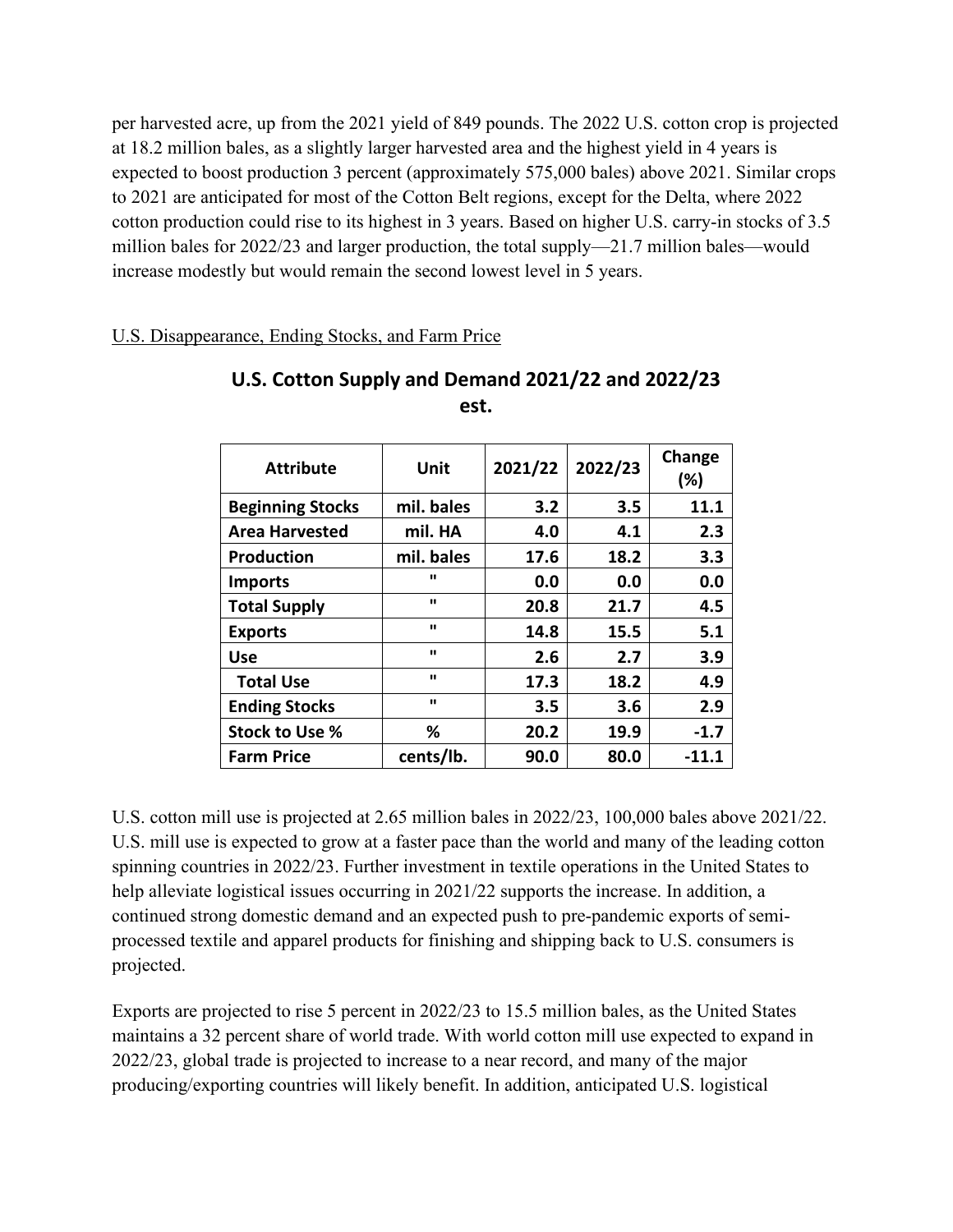improvements—along with a larger crop projection—are expected to position the United States as the world's leading cotton exporter once again in 2022/23.

U.S. cotton ending stocks are projected marginally higher in 2022/23 but less than half the 2019/20 stock level. At 3.6 million bales, ending stocks in 2022/23 are expected only 100,000 bales above the year before. On the other hand, foreign stocks—including stocks in China—are projected to decline modestly in 2022/23, helping to support farm prices once again, albeit below the elevated levels seen in 2021/22 related to the pandemic and logistical issues around the world. For 2022/23, the average price received by producers is expected at 80 cents per pound, compared with the 2021/22 current forecast of 90 cents.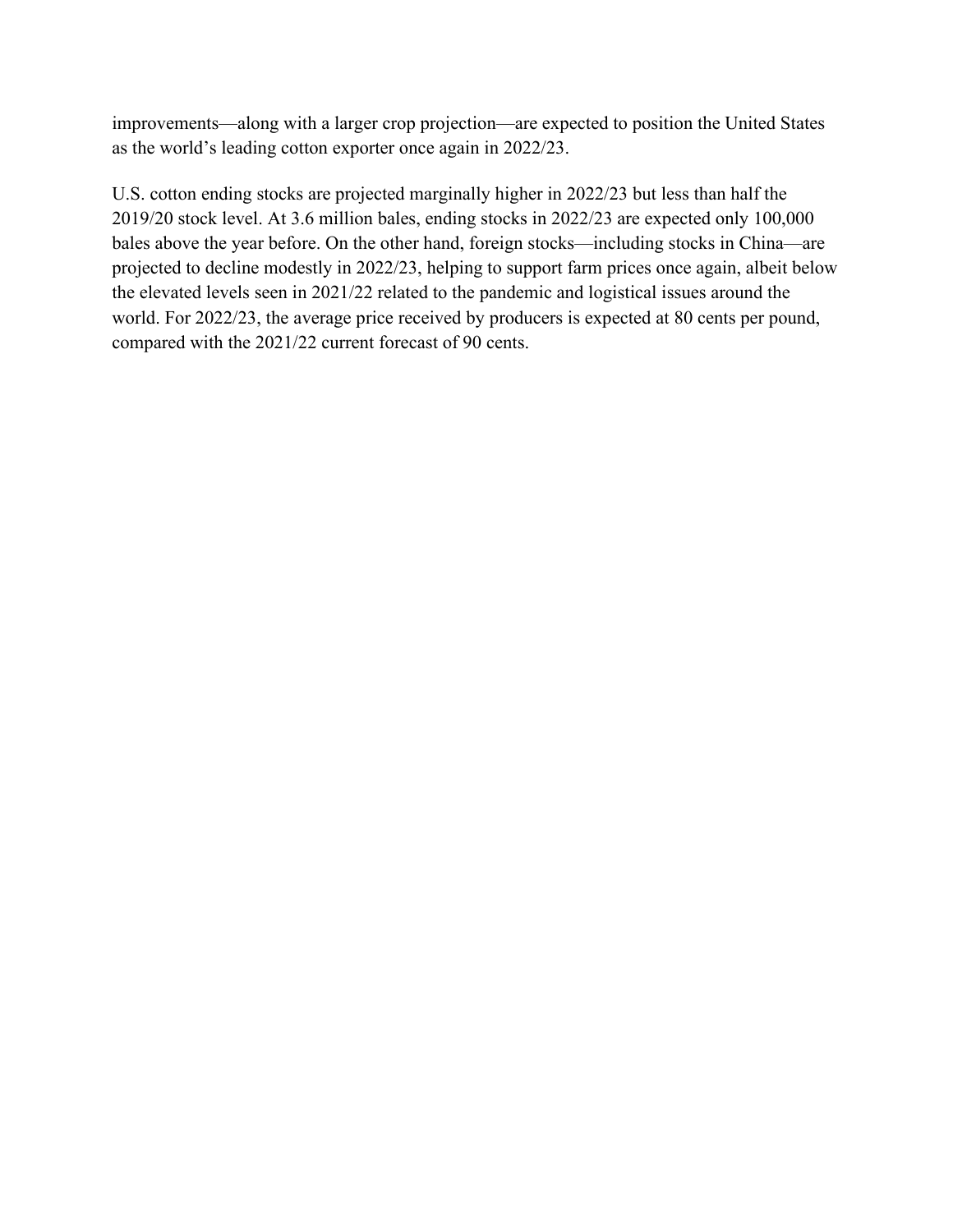# **Appendix: China Cotton Policy and USDA Assumptions**

#### **Import Policy: Sliding Scale Quota Issued Starting in 2018: Calendar Year**

## 2018

- Out-of-quota import duty is 40% ad valorem.
- 894,000 metric tons (MT) TRQ at 1% duty; calendar year basis, one-third reserved for State Enterprises.
- Sliding scale import licenses, 800,000 MT issued; valid Sept/18-Feb/19, but licenses were not fully used.
- Imports of U.S. cotton faced additional 25% duty starting in June; some imports by State Enterprises and for processing exempt from additional duties.
- Imports of foreign cotton by State Reserve.

## 2019

- Out-of-quota duty, TRQ, and duty-free processing imports same as previous year.
- Imports of U.S. cotton face additional 25% duty; some imports by State Enterprises and for processing exempt from additional duties.
- Imports of foreign cotton by State Reserve, but U.S. imports excluded.
- Additional access provided; additional Sliding Scale quota of 800,000 tons issued, but licenses were not fully used.

## 2020

- Out-of-quota duty, TRQ, and duty-free processing imports same as previous year.
- Imports of U.S. cotton face additional 25% duty; some imports by State Enterprises and for processing exempt from additional duties. On Feb. 17, 2020 China announced procedures for other importers to apply for exemptions from the additional duties.
- Imports of foreign cotton by State Reserve.
- Additional access provided; 400,000 MT issued September.

## 2021

- Out-of-quota duty, TRQ, and duty-free processing imports same as previous year. Updated Sliding Scale duty formula lowered expected duty payments around 2 percent.
- Imports of U.S. cotton face additional 25% duty; some imports by State Enterprises and for processing exempt from additional duties.
- Unknown level of imports of foreign cotton by State Reserve.
- Additional access provided, with additional Sliding Scale.

## 2022

• Out-of-quota duty, TRQ, and duty-free processing imports same as previous year.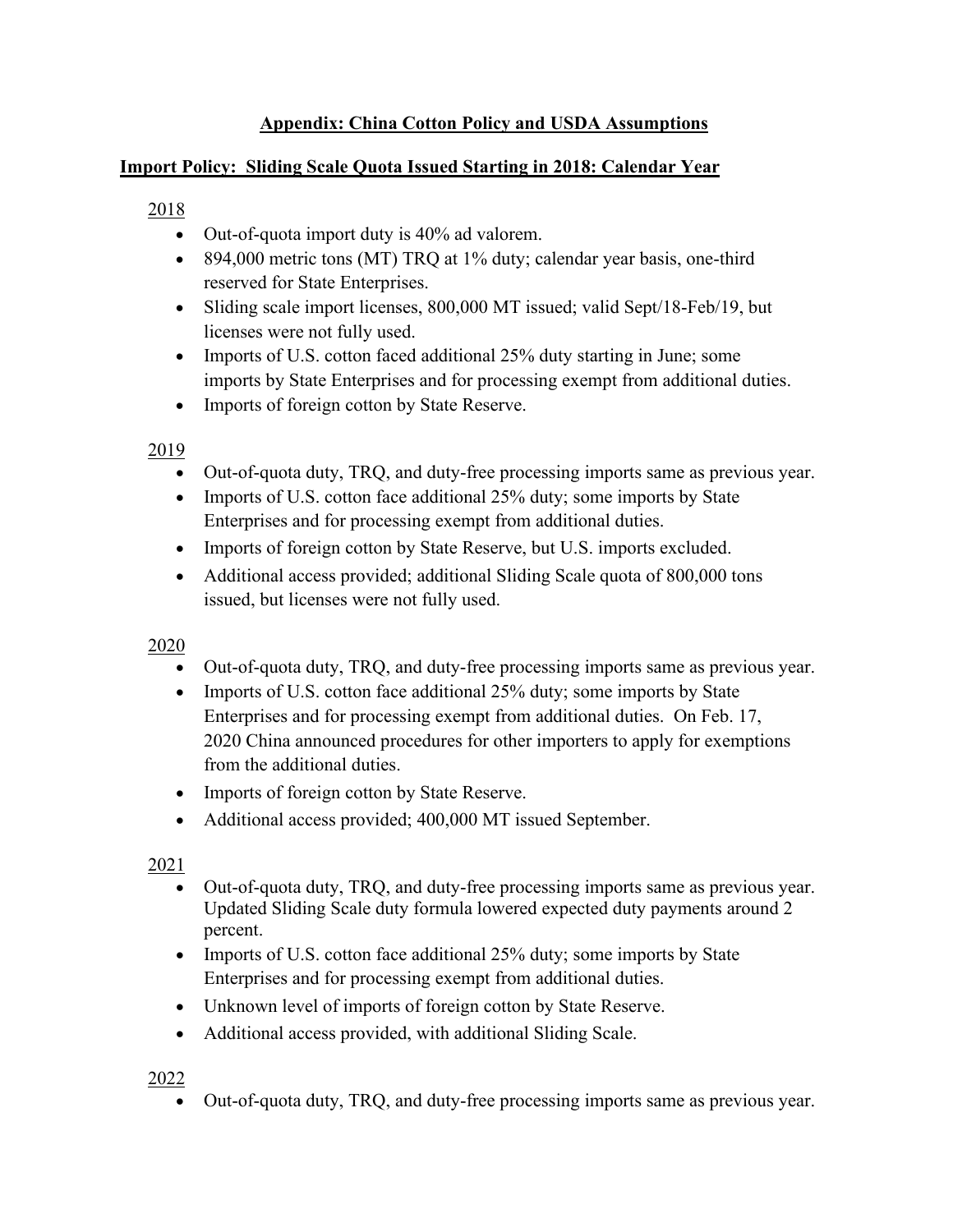- Imports of U.S. cotton face additional 25% duty; some imports by State Enterprises and for processing exempt from additional duties.
- Limited imports of foreign cotton by State Reserve.
- Additional access provided; additional Sliding Scale expected to be issued.

# **State Reserve Policy: Calendar Year**

# 2018

- Sales from March 12 thru September 30, 2018.
- Daily offers of 30,000 MT, 2.49 million MT sold, 58 percent of total amount offered.
- Offer price based on weekly average of internal price and A Index (same as 2016) and 2017).
- Purchased 100,000-120,000 MT foreign cotton.

# 2019

- Sales from May 5 thru September 30, 2019.
- Daily offers of 30,000 MT, 998,500 MT sold, 91 percent of total amount offered.
- Offer price based on weekly average of internal price and A Index (same as 2016, 2017, and 2018).
- Purchased 200,000 MT foreign and 35,000 MT domestic cotton.

# 2020

- Sales of 2012 and 2013 stocks.
- Purchased 930,000 MT foreign and 330,000 MT domestic cotton
- Daily offers of 30,000 MT, 504,000 MT sold.
- Stock level at end of year roughly equal to that at beginning of 2018.

# 2021

- Sales of 2012 and 2013 stocks.
- Sales of 1.2 million MT, 97 percent domestic.
- No purchases of domestic cotton.
- Approximately 425,000 MT imported cotton acquired.
- Stock level at end of year roughly equal to that at beginning of MY 2019/20.

# **Domestic Support Policy: Oct/Sept Marketing Year.**

# 2016/17 - 2019/20

- Target price of 18,600 renminbi (RMB)/MT for Xinjiang.
- Xinjiang subsidy level based on difference between target price and average price received by gins during ginning period.